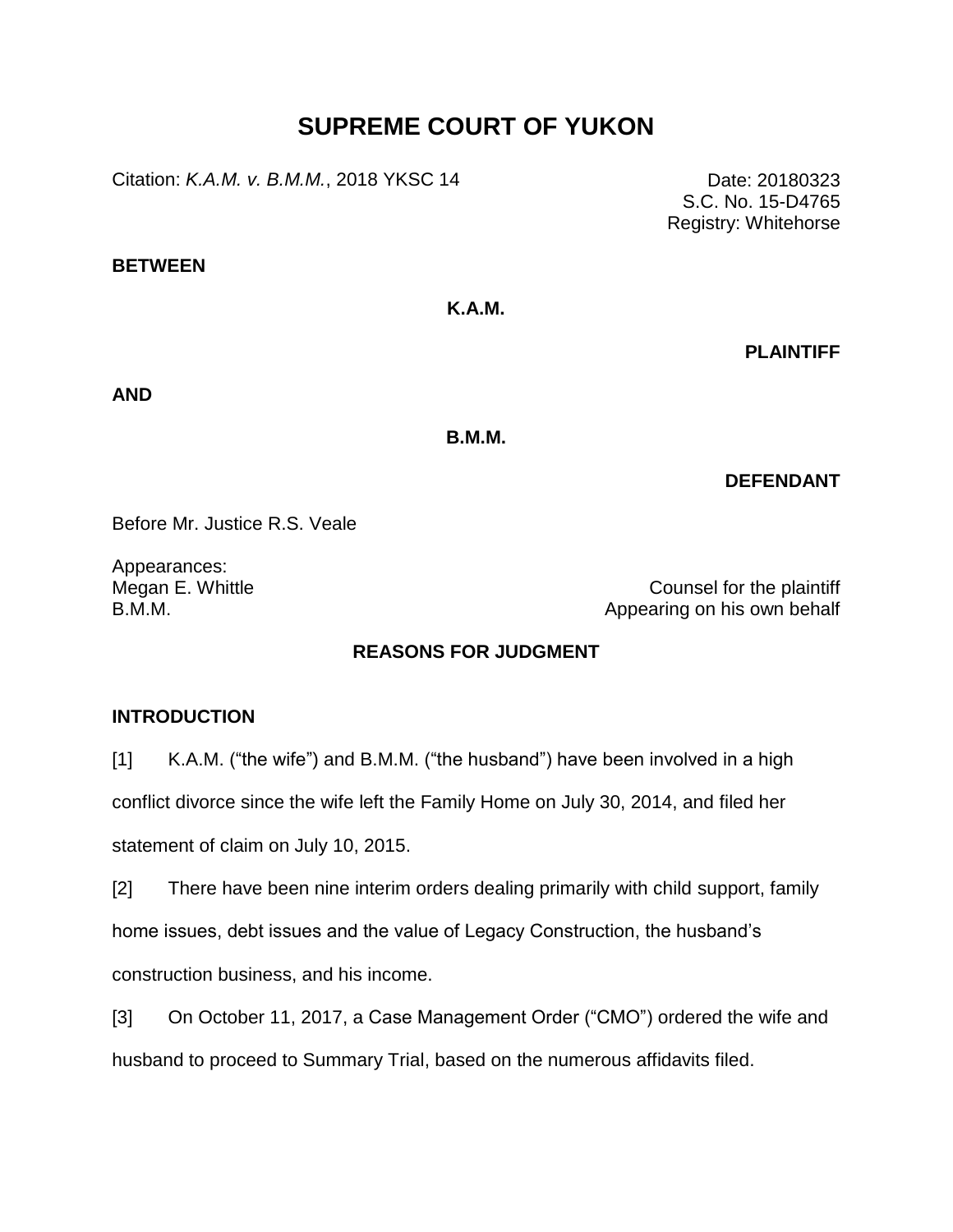[4] The CMO directed the husband to produce all financial records and other documents under penalty of having his statement of defence and counterclaim struck.

[5] Although the husband remains in default of the order to produce his income tax returns for 2014, 2015, 2016 and the financial statements for his construction company and an evaluation of the company, the Summary Trial proceeded without striking his pleadings.

[6] The husband has had three different lawyers but now represents himself.

[7] In a bizarre twist, reminiscent of what might be called "a scorched-earth tactic", the husband has allowed judgments from breach of contract actions against his construction business to be registered against the Family Home. The result has been that the wife has recovered a negligible amount from the sale of the Family Home. In addition, the husband failed to make any improvements to the Family Home to enhance its prospects for sale, despite residing in it since the separation. Further, after the sale, the husband remains in the Family Home as a renter from the purchaser, who is a friend of the husband.

[8] Another major issue relates to the husband's deficient disclosure of his business income and his failure to pay the mortgage, taxes, and associated family debts in a timely manner, from July 30, 2014, to the sale of the Family Home on May 31, 2017.

[9] I will begin these Reasons for Judgment with a restatement of portions of my November 16, 2015 oral Reasons for Judgment in this case (*KAM v. BMM*, 2015 YKSC 56). These excerpts, with some editing to reflect the time that has elapsed, are found in paras. 10 – 29 herein. The balance of this judgment recounts the events from January 2016 to the conclusion of the court proceedings on November 27, 2017.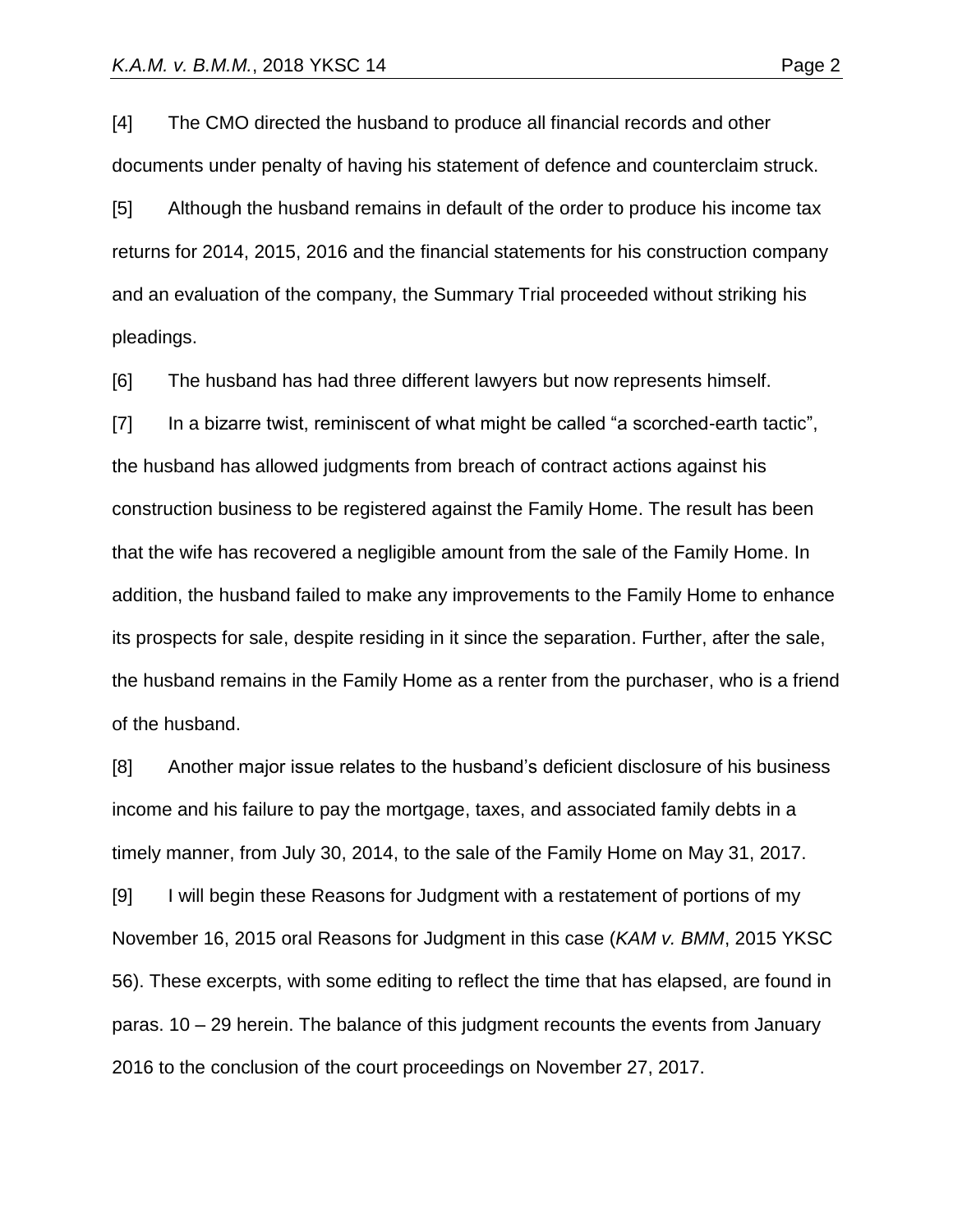#### **BACKGROUND**

[10] The parties met in 2001 and married in July 2003. They have two children, aged 14 and 11. The husband works as a general contractor in residential and commercial construction. He also works as a carpenter while supervising his sub-trades. He has no employees. As a result of an injury to his hand, in August 2015, he received worker's compensation based on 75% of his assessed compensable earnings of \$93,857.14 a year. It was a short-term benefit for 90 days at \$1,220.26 a week. The husband provided no medical evidence regarding his hand injury except for the worker's compensation reporting letter. His assessed compensable earnings were based on an hourly wage with a third party, not his business income.

[11] The wife has a government job that paid \$93,163 in 2015.

[12] The wife moved out of the Family Home on July 30, 2014, after an assault. She could not stay in the Family Home because she was afraid for her safety. The husband runs his construction business from the Family Home.

[13] The Family Home is a 15-acre property with an older rental home and a newly completed log residence, which has a mortgage of approximately \$414,207, with a monthly payment of \$2,001 and annual taxes of approximately \$1,800. The Family Home, including the rental property is appraised at \$632,000.

[14] The wife was not able to find rental accommodation until November 2014, when she was able to provide the children with a suitable alternative residence.

[15] The husband remains in the Family Home and, up to the time it was sold, received income from the rental home on the property in the amount of \$1,350 monthly,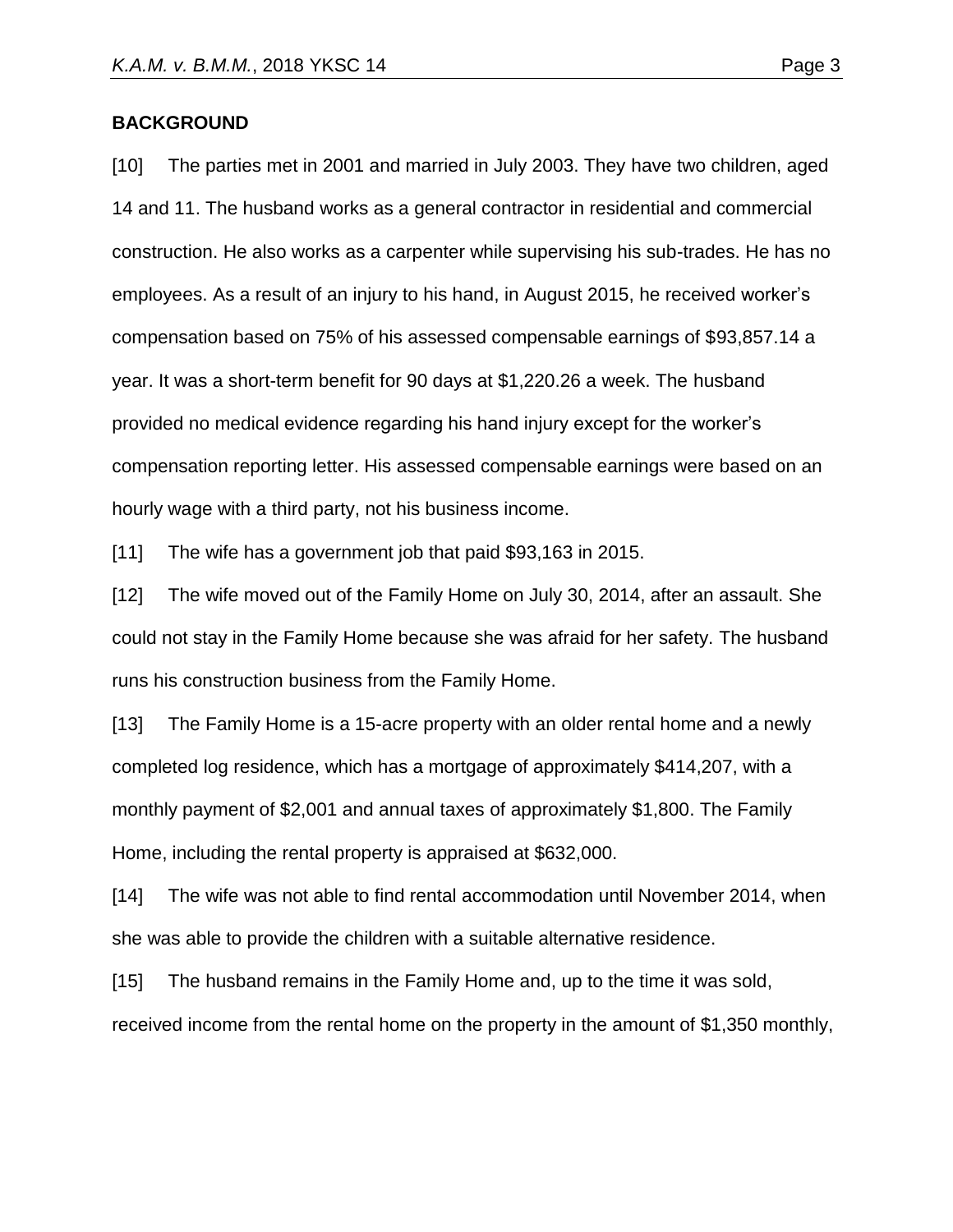subject to a chambers order that he pay half to the wife from August 2015 to November 2015.

[16] After separating in July 2014, the wife and husband initially arranged their finances jointly, but the wife's credit rating was negatively affected by non-payment of the mortgage and a personal line of credit. They have since separated their finances, but the wife has been unable to purchase a house and will continue in rental accommodation until the property issues are resolved.

#### **The July 28, 2015 Application by the Wife**

[17] The wife filed her Statement of Claim, application documents and Notice to File a Financial Statement on July 10, 2015, and served the husband on July 16, 2015. The Notice to File a Financial Statement required the husband to deliver his financial documents within 30 days, and gave notice that, if he did not comply, the wife would ask the Court to impute an income of \$150,000 for the purpose of determining child support. I note that the wife first asked the husband to disclose his income tax returns and the financial documents for Legacy Construction in January 2015.

[18] The application also included the relief that the husband bring the mortgage on the Family Home and the CIBC personal line of credit into good standing. The application was amended to ask that the husband transfer the CIBC line of credit into his name alone and remove the wife's name.

[19] At the hearing of the wife's application on July 28, 2015, the husband did not appear and the chambers judge ordered, among other things, that the husband's income be imputed at \$150,000 and that he be prohibited from bringing a variation application until all financial documents were provided.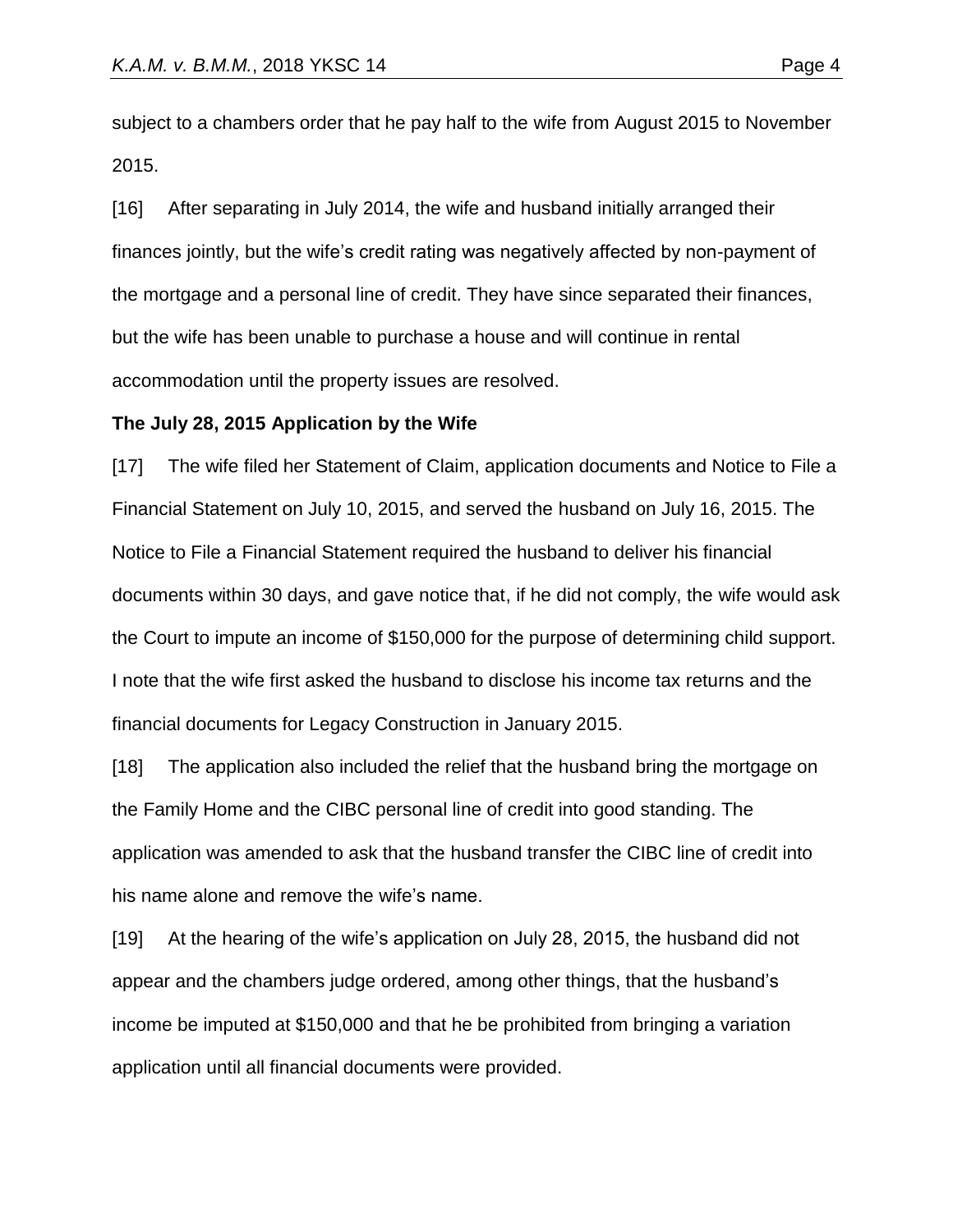[20] On July 31, 2015, counsel for the wife advised the husband of these terms by letter, including a copy of the July 28, 2015 Court order, and advising of the adjournment to August 11, 2015. The husband was self-represented at the time.

[21] The wife filed her Financial Statement on August 10, 2015, enclosing her 2013 T4 stating employment income of \$86,450. She advised that her 2014 T4 was with H&R Block to prepare her 2014 Income Tax return. However, she also provided her recent pay stub indicating a bi-weekly pay of \$3,485.17, and an annual income of \$93,163, somewhat higher than the \$86,818 figure reflected in the July 28, 2015 order.

[22] The remaining matters were adjourned to August 11, 2015, when the husband appeared. The hearing did not proceed, but an order was made to close a CIBC joint account, and the husband was also ordered to provide a copy of the appraisal of the Family Home to the wife. The balance of the July 10, 2015 application was adjourned to September 9, 2015. Counsel for the husband filed an appearance on September 8, 2015.

[23] On September 9, 2015, counsel for the husband brought a further adjournment application. Payments ordered on July 28, 2015 were incomplete, and the husband's financial documents were not available for filing. The matter was adjourned to September 30, 2015, to permit the husband to file his financial documents before the hearing, then set for November 9, 2015.

#### **The Father's Application and Financial Documents November 2015**

[24] On September 30, 2015, the husband filed his Financial Statement. He stated that his 2015 income would consist of \$26,236 from self-employment, \$388 net from rental income and \$13,200 from Worker's Compensation (for 90 days) for a total of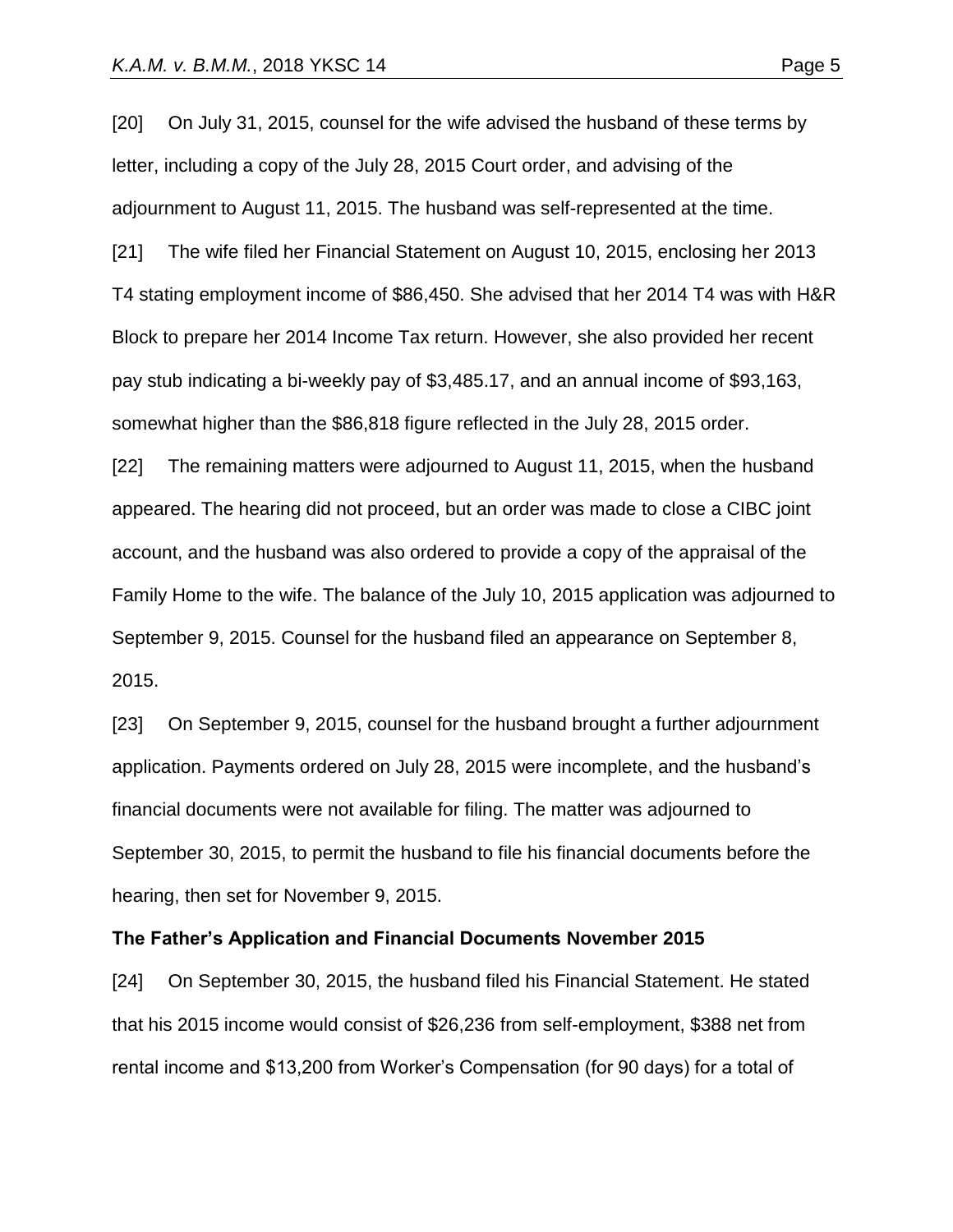\$40,724. He filed his T1 General Tax Returns for 2012 and 2013 as well as a "Statement of Business or Professional Activities: Comparative Summary" for 2012 and 2013. The Comparative Summary gives gross figures for Income and Cost of Sales, which includes Purchases and Subcontracts. The husband said that his 2014 income taxes were being prepared by his bookkeeper who had not been able to do the job because of a sick husband. He said he would file them with the Court when he had them. He then proceeded to explain why 2014 was a slow year for him. He did not provide, among other things, his T1 General Income Tax Return for 2014, his 2014 Notice of Assessment, or statements for his personal and business bank accounts for 2014. Then, on November 6, 2015, the husband provided business invoices for 2014 and 2015. His total revenues for 2014 were \$317,280.38, but he did not provide the cost of Purchases and subcontracts to give an accurate indication of his profit.

[25] At the time of the November 9, 2015 hearing, the husband had brought the following payments to the wife up to date:

- 1. Child support of \$1,648;
- 2. Rental income of \$1,350; and
- 3. Costs of \$1,500.

[26] He had also closed the CIBC joint account and placed it in his name but had been unable to pay the overdraft of \$5,060.

[27] I found that, based on what he had filed, the Court was unable to determine the husband's income without speculation. I adopted the reasons in *A.G. v. B.R*., 2005 BCSC 96, in which the Court drew an adverse inference and imputed income on circumstantial evidence, rather than relying on reported income from income tax returns.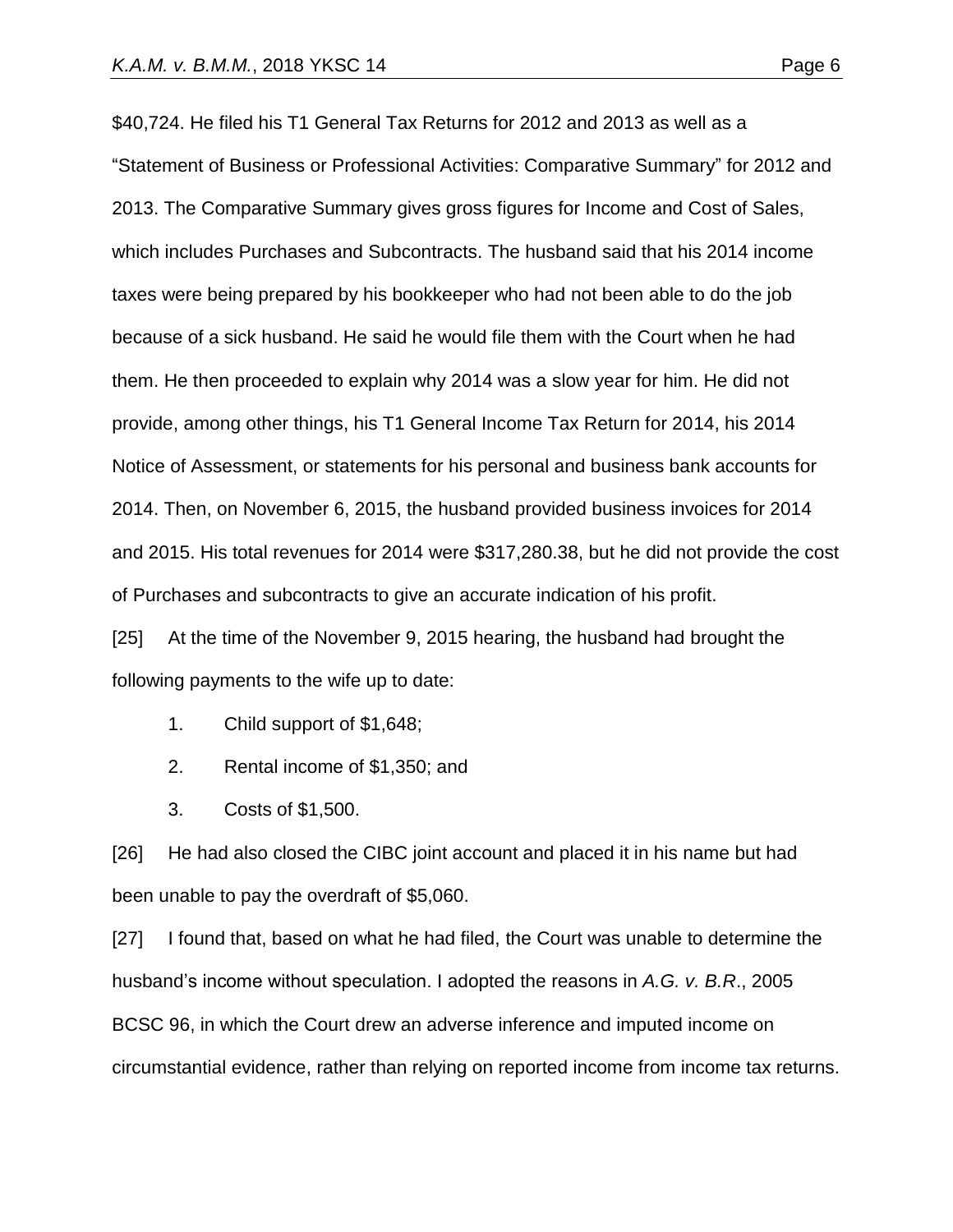- [28] I revised the July 28, 2015 Order in the following respects:
	- 1. Using the wife's income of \$93,163 and the husband's imputed income of \$150,000, I revised the child support to be paid to the wife at \$741 (\$2,089 - \$1,348) per month, and ordered that the husband could reduce his December 1, 2015 payment by the overpayment he had made since August 1, 2015;
	- 2. As of November 1, 2015, the husband was not required to share the rental income from the rental house on the family property.

[29] I also ordered that, going forward from November 1, 2015, the husband was required to pay the camper loan, the CIBC line of credit, the CIBC overdraft, the CIBC mortgage and the property taxes on the Family Home. The camper was to be transferred to the husband upon the wife being relieved of any obligation to pay the camper loan.

#### **DELAY IN SELLING THE FAMILY HOME AFTER THE NOVEMBER 2015 ORDER**

[30] The facts outlined in this section are substantially based upon Affidavit # 4 of the wife, which was sworn and filed on April 18, 2017, in preparation for a conduct of sale application. The husband has not filed any affidavit contradicting her affidavit.

[31] In the November 16, 2015 Order, I directed that the wife was at liberty to apply for an order for sale of the Family Home in the event that the husband did not keep making payments for the following expenses:

- a) the monthly payment of the joint RBC camper loan;
- b) the monthly payment of the joint CIBC line of credit;
- c) the overdraft on the joint CIBC account;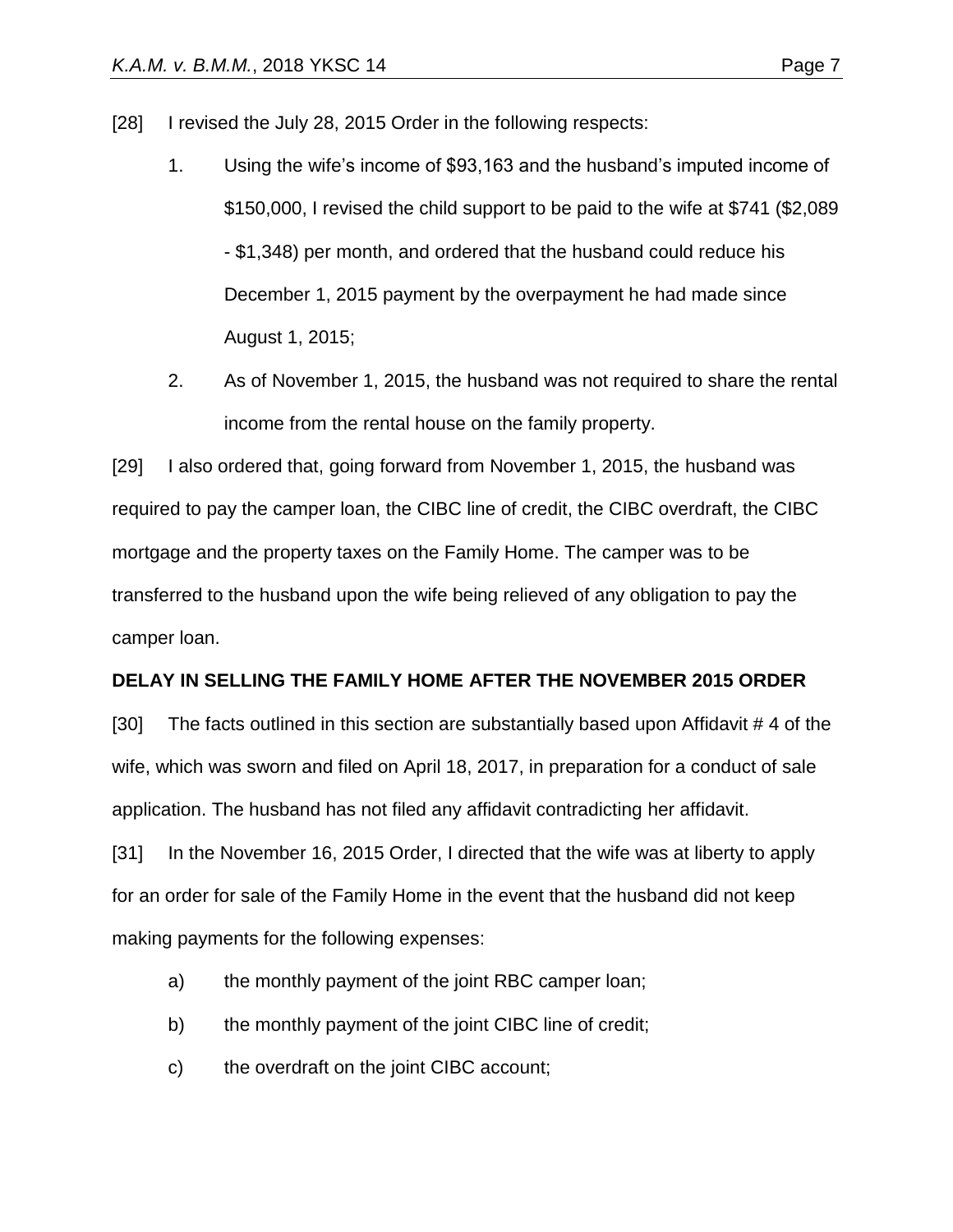- d) the monthly mortgage payment on the Family Home; and
- e) the property taxes on the Family Home.

[32] The husband had exclusive possession of the Family Home by agreement, as

the wife had stated at the outset in July 2015:

My utmost desire is to reach a fair and equitable settlement so that we can both move on. I want [the husband] to be able to stay in the house we built if possible, for the benefit of the children. I need fair compensation so that I am able to move forward financially.

[33] The November 16, 2015 Order, although not explicit, allowed the husband to

have exclusive possession of the 15-acre Family Home to live in and to run his

construction business from, plus allowed him to keep the rental income from the smaller

house, provided that he kept making payments on the property and debts.

[34] In the November 16, 2015 application, the husband produced an appraisal of the

Family Home dated April 30, 2015, and stated at paras. 41 and 45 of his affidavit # 1,

dated November 3, 2015:

41. In response to paragraph 16 of [the wife's affidavit] #1, in December 2014 I agreed to pay the mortgage and I've tried my best to do so, however there have been months that I've fallen behind. I've been working with the bank to try and work out a payment plan that can get me caught up on missed payments.

...

45. I'm in the process of having the Property assessed by realtors. A realtor from Remax viewed the Property on November 3, 2015 and another realtor from Coldwell Banker is scheduled to view the property on November 6, 2015

[35] The April 30, 2015 appraisal at \$632,000 valued the 15-acres of rural property,

with a consideration of the approximately 1,800 sq. ft. log and wood frame home,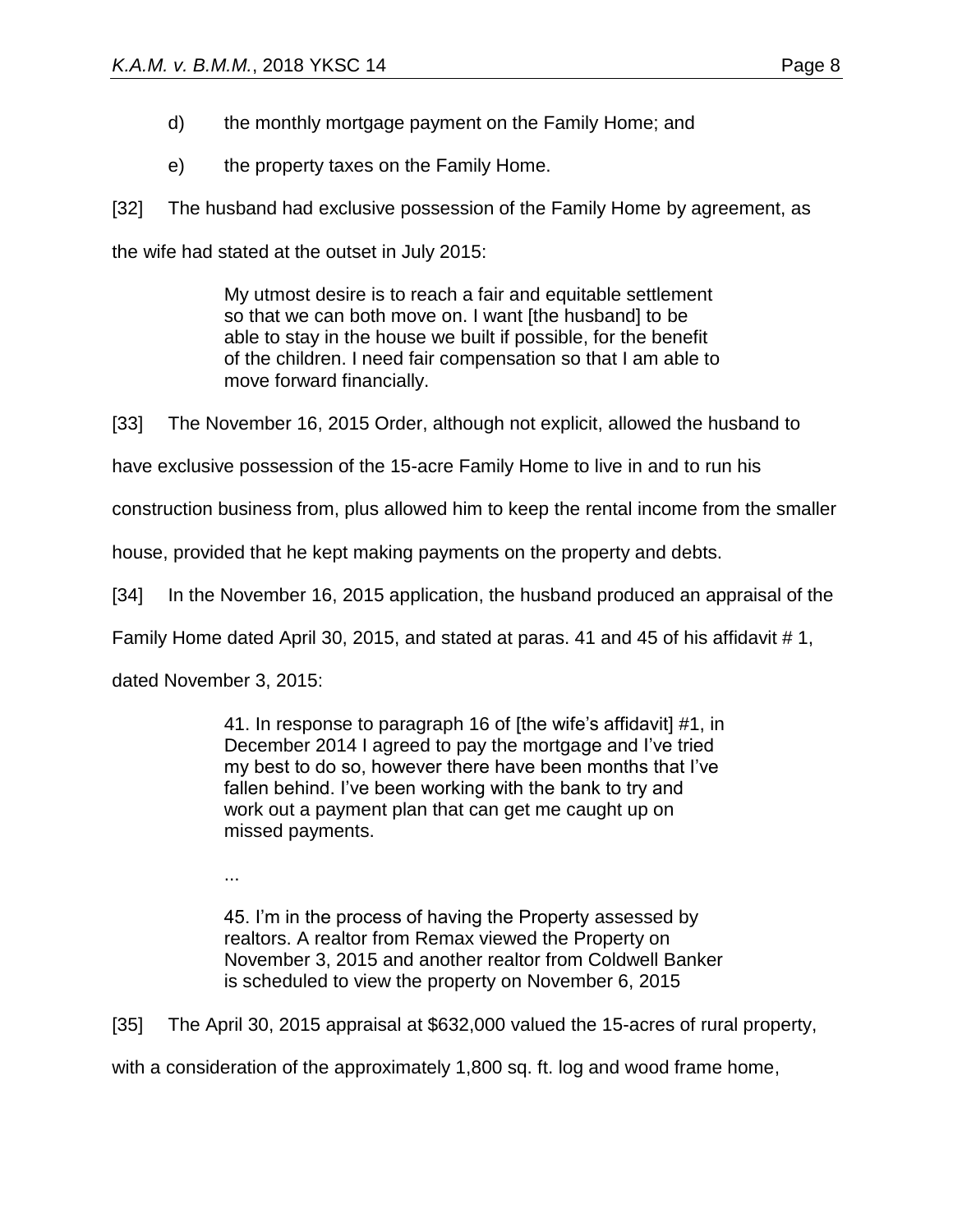described as an "unfinished executive log home" built by the husband and wife, and a second finished 2-bedroom house of approximately 1,000 sq. ft. The appraiser stated:

> Maximum value would be obtained by finishing the (log and wood frame) house before considering selling it.

[36] There is no evidence that the husband, a journeyman contractor, did any work to enhance the value of the log and wood frame home after the separation on July 30, 2014.

[37] The purpose of the November 16, 2015 order was to bring some resolution to the family finances, which began to break down on separation, as mortgage and loan payments were not being made by the husband. I do not find that the husband's failures were related to his hand injury which did not prevent him from continuing his construction business or participating in hunting trips in the fall of 2015, as deposed to in his first affidavit. Counsel for the wife requested a Family Law Case Conference on October 28, 2016, to move the sale of the Family Home forward.

[38] At the Family Law Case Conference, the husband agreed to list the Family Home for sale. The Court ordered the husband to list the Family Home for sale by November 30, 2016, at a price agreed to by the husband and wife. The Court also ordered the husband to list the camper and steel shop, the latter for \$20,000, presumably to apply to reduce the outstanding balance on the CIBC joint line of credit.

[39] The husband and wife agreed on a listing agent for the Family Home. The wife met with the agent immediately but the husband refused to sign the listing agreement by November 30, 2016.

[40] The husband and wife met on December 15, 2016, and the husband advised that he did not wish to sell the Family Home but wanted to pay the wife her equity. The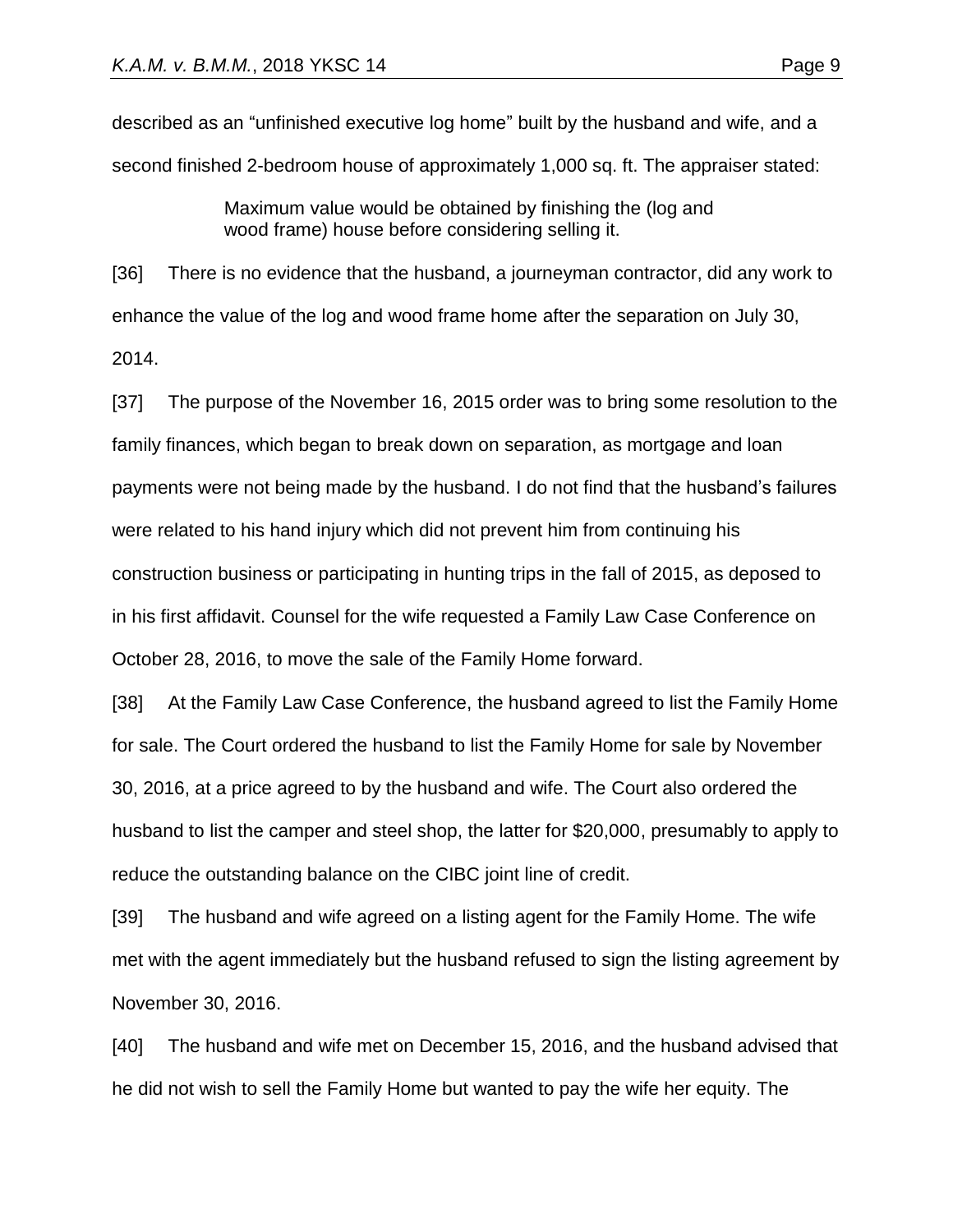husband then offered the wife \$15,000 for her interest and said his friend would purchase the Family Home and the husband would enter a rent to own agreement with his friend. The wife was clearly upset with this turn of events, given the value of the property and the amount of money she had contributed to the mortgage.

[41] On March 1, 2017, a further Case Management Conference was held, at which time the lawyer for the wife advised that the wife would be bringing a contempt application if the listing agreement was not signed. On March 9, 2017, the wife's lawyer advised the husband's lawyer that an application would be made for conduct of sale by the wife if the listing agreement was not signed.

[42] On March 11, 2017, the listing agent advised the wife that the husband signed the listing agreement to sell the Family Home for \$599,000 "as is, where is", as the Family Home was not fully finished, nor properly permitted for occupation.

[43] The husband continued to delay the sale by not delivering keys to the listing agent, who was unable to show the property until March 27, 2017.

[44] The husband did not provide the listing agent with the status of occupancy permits, and the wife searched the building file to learn that no inspections had been completed for the foundation, electrical, plumbing and final inspection, all of which the husband should have obtained as the contractor for his own house. The wife also discovered that there was no permit for the septic system for the log home. The husband took no steps to complete the permit requirements to improve the sale prospects for the Family Home.

[45] The first interested purchaser opened with an offer of \$585,000 on April 1, 2017, followed by a second offer by the same purchaser of \$595,000, which the wife wanted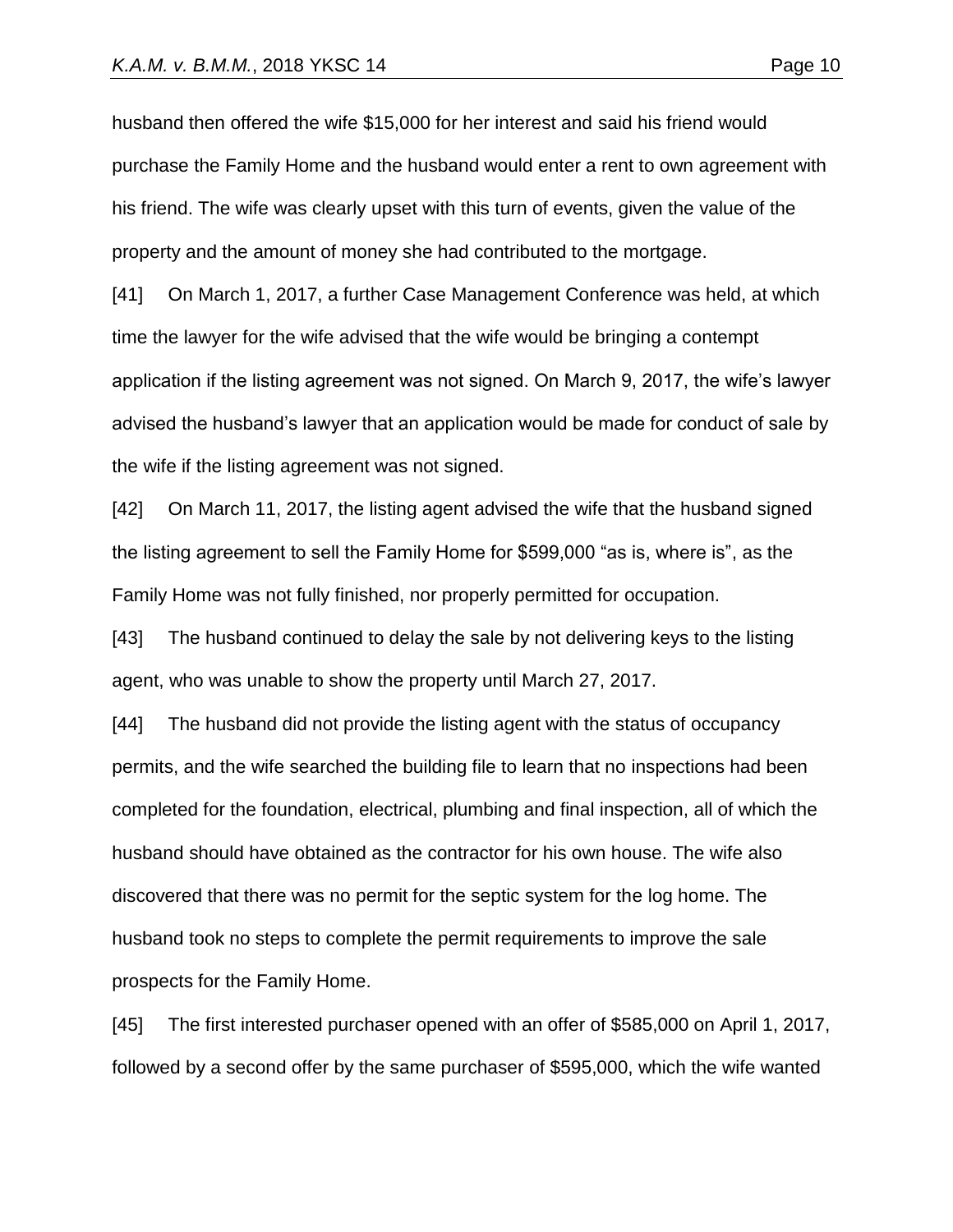to accept. The listing agent informed the wife that the permits needed to be finalized to assist purchaser financing, but that the husband informed her that he did not care if there was no equity in the Family Home or no way to sell it. This is corroborated by the uncontradicted evidence of D.B., who deposed in an affidavit that the husband said that he would not do anything to assist in the sale of the Family Home and would leave it unfinished to prevent it from being insured or sold.

[46] In addition to the lack of permits for the Family Home, the wife demanded a copy of the insurance policy on the Family Home. The wife was subsequently advised by the insurance company that the house insurance was cancelled in 2013, when the husband did not pay the renewal. The wife became very concerned when she discovered a lien on the Family Home arising from the default judgment of an unpaid supplier in the amount of \$23,117.63 and registered on December 4, 2015, and a default judgment of \$126,637.86 against the husband for his failure to complete a residential renovation contract. This larger lien was registered against the Family Home on April 12, 2017. [47] In both lawsuits, and unlike his vigorous defence in *Energy North Construction v. Legacy Construction*, 2014 YKSM 1, the husband made no effort to contest the claims and permitted the default judgments to be granted and registered against the Family Home. The husband, in effect, had received a benefit of \$23,117.63 in business supplies on a residential renovations contract signed in July 2014. The husband also received cash payments of \$205,000.00 on a residential renovation contract, the total value of which was \$225,993.19 plus GST. He abandoned that contract in September 2015. The Statement of Claim for the breach was filed on December 12, 2016, the default judgment obtained on January 26, 2017, and the lien filed on April 12, 2017.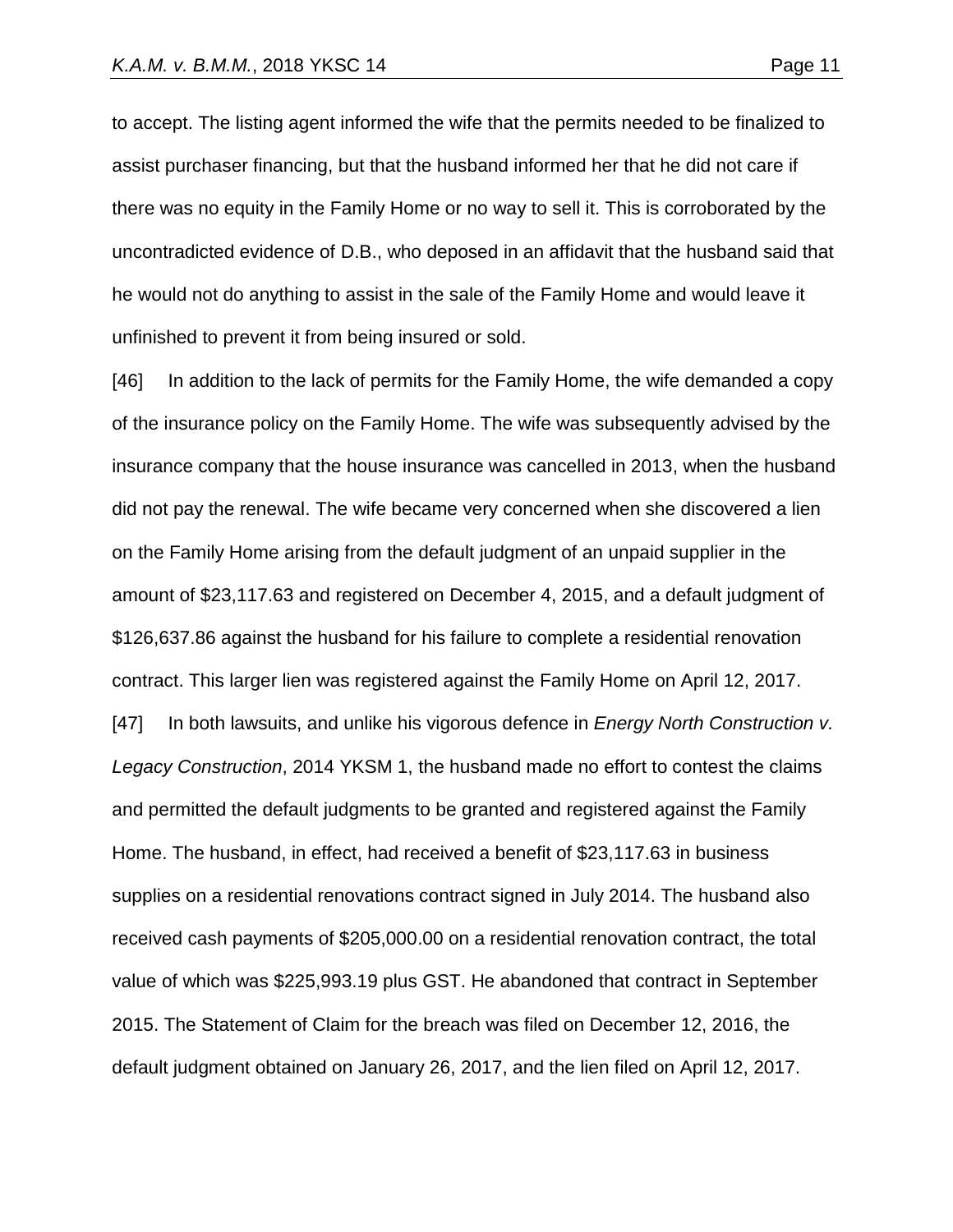[48] I find that the husband deliberately stalled and delayed the sale of the Family Home, ordered to be listed for sale by November 30, 2016, so that his business debts would be registered against the Family Home and deprive the wife of her equity in it.

[49] The Family Home was ultimately sold to a friend of the husband for \$588,500, in a sale that closed on May 31, 2017.

[50] I find that the equity in the Family Home was reduced by the following conduct of the husband:

- 1. Failing to pay the property taxes owing during his occupancy in the amount of \$13,815.95;
- 2. Failing to pay mortgage payments, which caused the mortgagee to deduct \$2,822.30 from the wife's newly opened personal bank account, which was reimbursed by the husband in the amount of \$1,247.30, resulting in a loss of \$1,575 to the wife;
- 3. Depressing the sale price from the appraised value of \$632,000, by failing to secure proper inspections and permits, resulting in the sale of the property to the husband's friend in the amount of \$588,500, which is a loss of \$43,500;
- 4. Failing to contest or pay the supplier's lien of \$23,010.55; and
- 5. Failing to contest or pay the residential construction lien of \$126,637.86.

[51] I also find as a fact that the husband kept the lion's share of the household contents. The wife has valued these at \$25,750.00.

[52] Since the sale of the Family Home and the husband resuming possession as a renter to purchase from his friend, the wife states that an application to subdivide the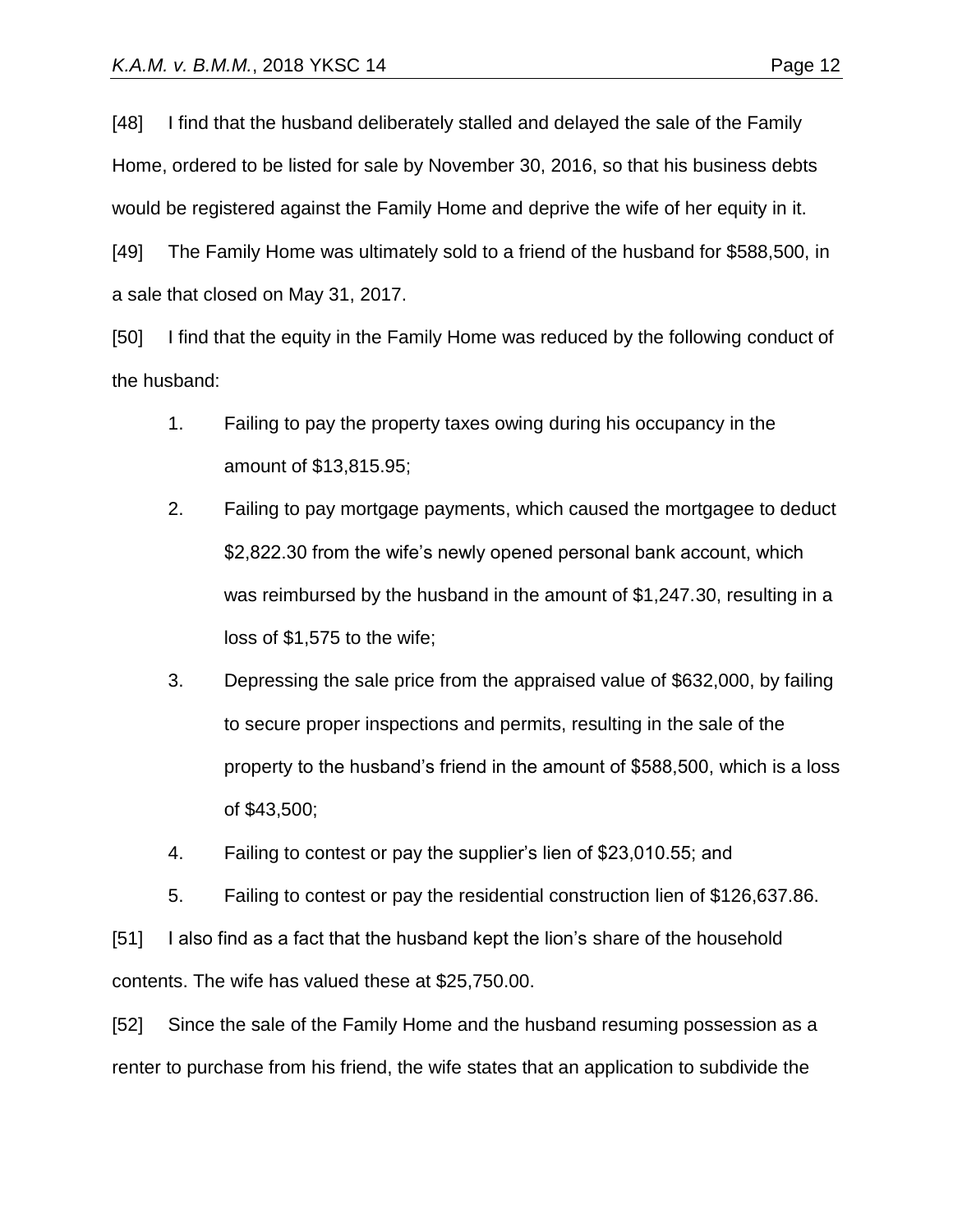property into three 5-acre lots has been approved. That significantly increases the value of the property and could have been accomplished prior to the sale to the benefit of both the husband and the wife. This subdivision is corroborated by the evidence of D.B.

### **FAILURE TO DISCLOSE**

[53] The husband has consistently stated that his residential construction business was slow in 2014 and 2015 and was negatively impacted by his hand injury. He has not filed income tax returns for 2014, 2015 and 2016.

[54] As I indicated in *KAM v. BMM*, 2015 YKSC 56, the husband did not file any financial documents until September 30, 2015, despite the Notice to File a Financial Statement on July 10, 2015, the Court Order of July 28, 2015, to produce financial documents, and the Court order on September 9, 2015, to produce financial documents. [55] The husband's Financial Statement, while making partial disclosure, still did not provide full disclosure of the value of Legacy Construction. The husband provided a statement of his gross profit for the company for 2012 and 2013, but no supporting documents. As well, in his Affidavit #1 dated November 3, 2015, he stated at para. 14:

> … my 2014 income taxes are being prepared by my accountant and I will file them with the Court when I have them.

[56] In other words, he at least has financial documents from 2014 in his control, but he is not prepared to copy them for the Court, despite two Court orders to do so. The husband's assertion that it is his bookkeeper's problem is not an excuse. He also has not produced his 2015 or 2016 tax returns.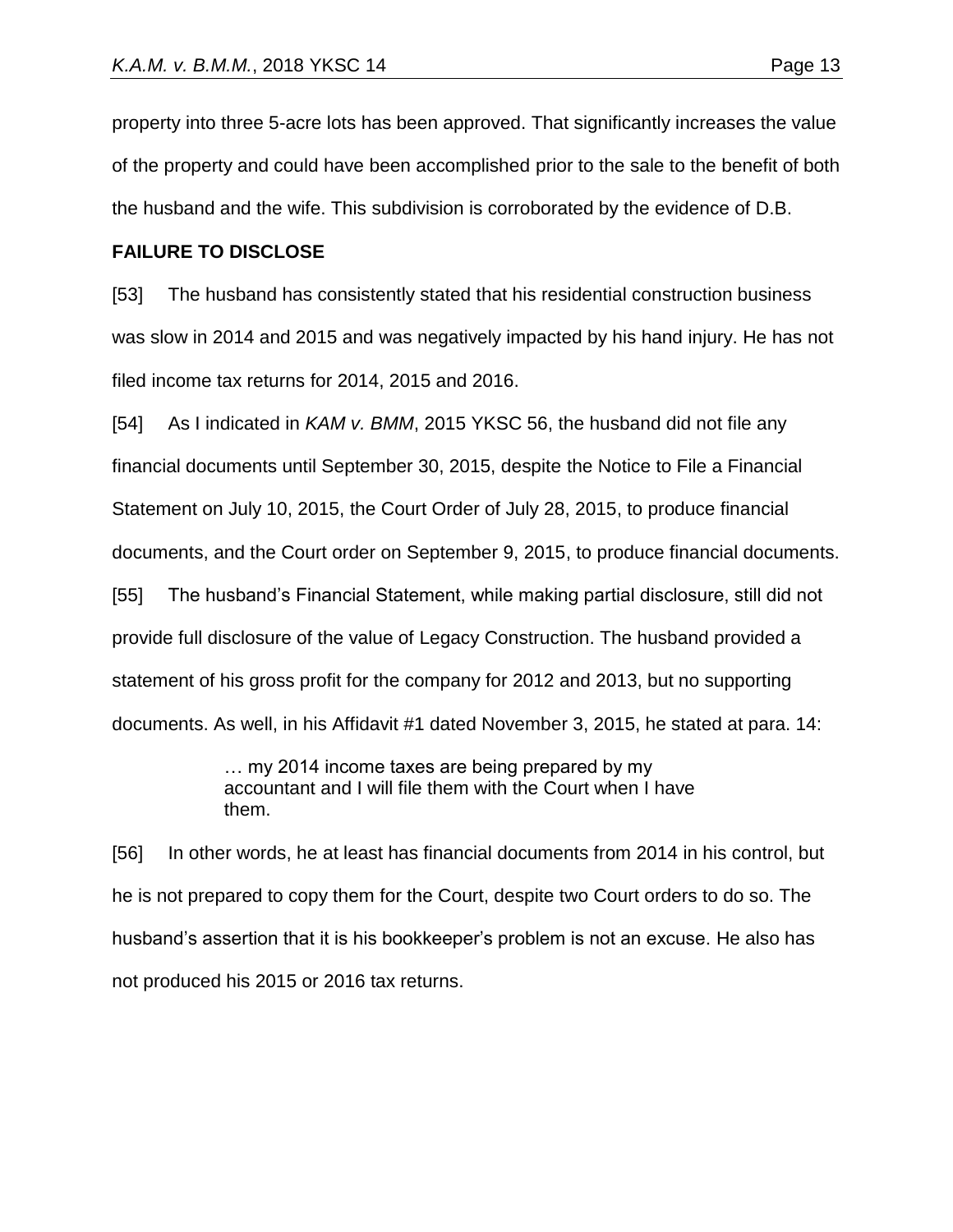[57] I repeat that the husband's business was given advance payments of \$205,000 in 2014 and 2015 on the residential construction project that ended in a judgment that was ultimately enforced against the Family Home in the amount of \$126,637.86.

[58] I am particularly disturbed by the allegations of the wife, which are supported by the uncontradicted evidence of D.B., that:

- 1. The husband does a lot of work for under the table "cash jobs" that are not done under Legacy Construction;
- 2. The husband continued to work on construction projects while on workers' compensation;
- 3. The husband worked on contracts for extra cash with an agreement that the Family Home would be sold before he received payment;
- 4. The husband does not enter into contracts for some of the lucrative work he performs.

[59] The husband also used the joint line of credit with the wife to buy a steel building for \$20,000 for re-sale. He made no effort to sell the steel building, and the Court ultimately granted the wife conduct of sale for the truck, camper and steel building in April 2017.

[60] The wife's income is as follows:

2014 – \$86,818 2015 – \$102,463  $2016 - $97,915$ 2017 – \$85,601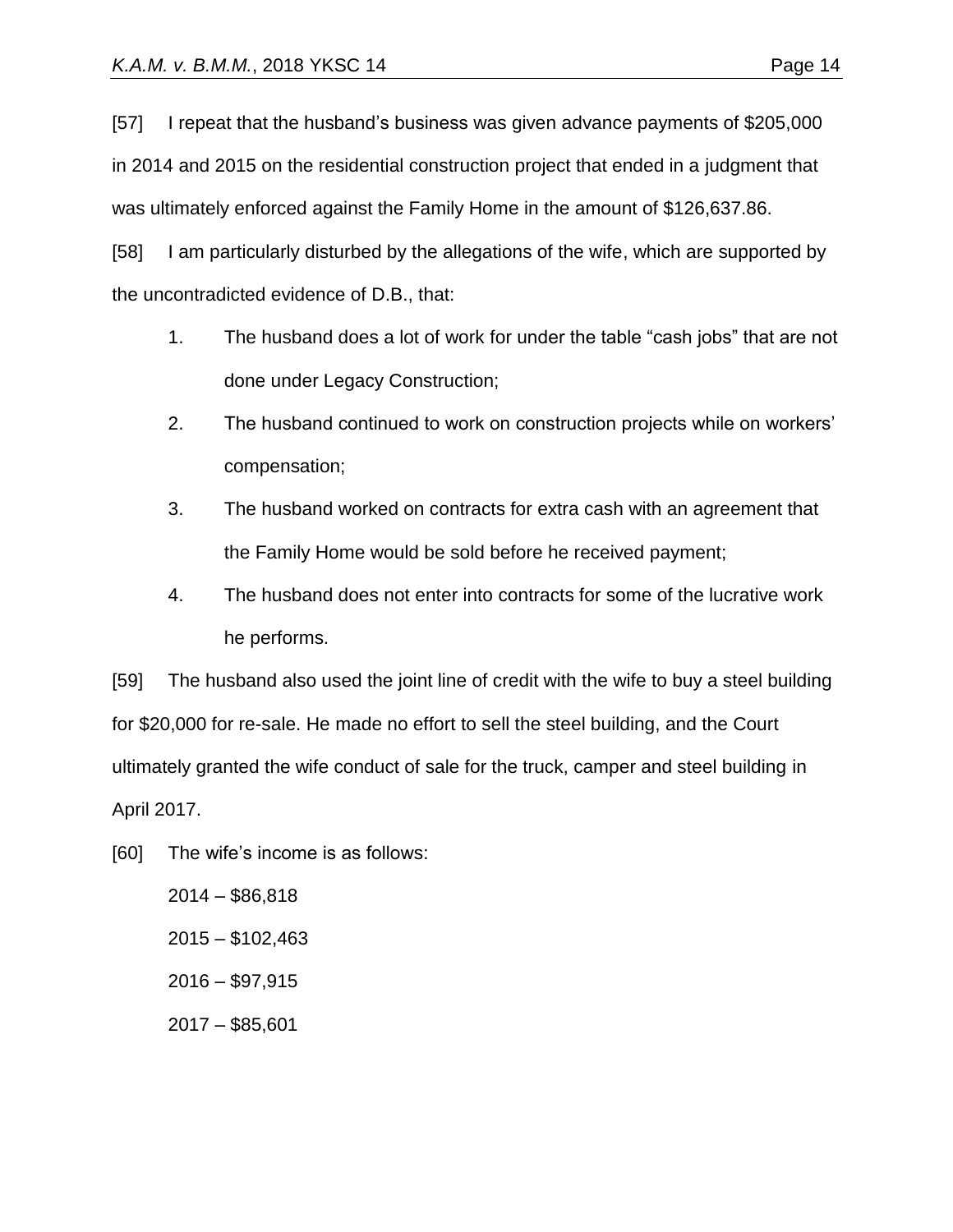[61] She also has a government pension that was valued at \$93,303.53 at the date of separation.

[62] I conclude that the wife has been a credible witness and the husband has not been credible. The wife has been meticulous in accounting for the numerous assets retained and sold during this almost four-year saga to reach a fair division of family assets.

# **ISSUES**

[63] There are 4 issues to be determined:

- 1. Should the husband and wife have joint custody of the children with a 50- 50 sharing arrangement?
- 2. Should the income of the husband be imputed for child support purposes?
- 3. Should there be an unequal division of family assets and a compensatory payment from the husband to the wife?
- 4. Should the wife recover special costs against the husband?

## **ANALYSIS**

# **Issue 1. Should the husband and wife have joint custody of the children with a 50-50 sharing arrangement?**

[64] The husband and wife married in July 2003 and have two children, aged 14 and 11. The wife moved out of the Family Home on July 30, 2014, after an assault by the husband. She attended at the Whitehorse General Hospital, stayed at a hotel and then with a friend for one month. She stated the following about the assault in her affidavit filed on July 10, 2015:

> 4. I did not file a police report about the assault. I did consult several RCMP members about developing a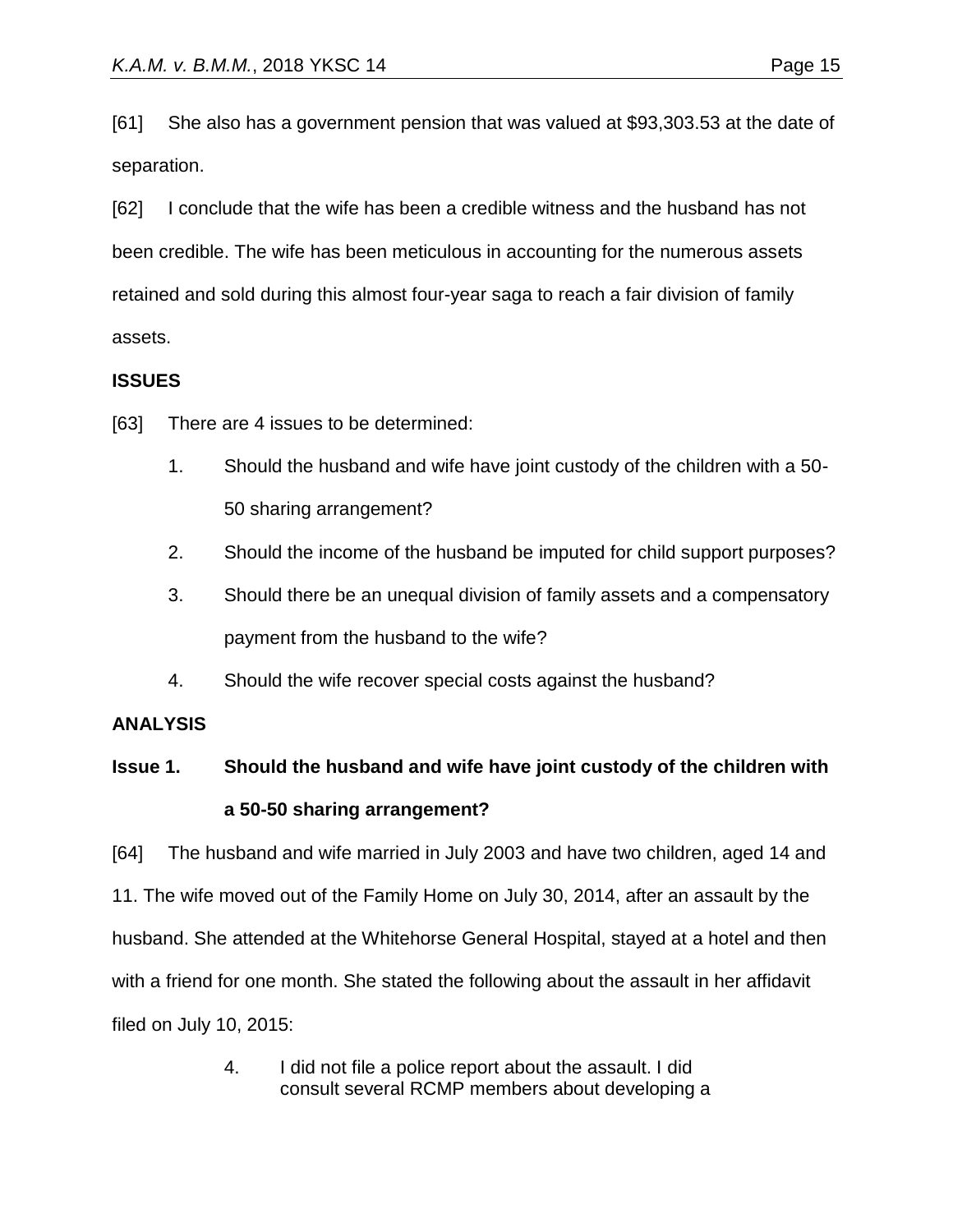was also concerned and that there would be a negative and lasting impact on our two Children. I was satisfied that the Children were not at risk. [B.]'s anger was directed to me.

- 5. This was the second time that I left the Family Home due to extreme marital dysfunction. The first time was in 2012. [B.] and I attended counseling in 2012 and [B.] quit drinking alcohol for approximately 2 years following our attendance at counselling.
- 6. I left the Family Home because, on the morning of July 30, 2014, I was afraid for my safety. On July 30, 2014 I did not feel that I had any options left but to leave.

[65] The husband has alleged that the wife has made many false allegations in both

her affidavits in July 2015 but he has not specifically denied the assault.

[66] The wife was not able to rent suitable accommodation for the children until

November 2014. She moved again on June 15, 2015, to another home that was

centrally located for the benefit of the children. She had to accumulate second-hand

furniture from family and friends and use what was included in the rental arrangement.

[67] The husband and wife have had joint custody of the children and have

implemented a one-week/one-week rotation since September 1, 2014. This 50/50

sharing arrangement was confirmed in the July 28, 2015 court order.

[68] This custody arrangement indicates the parents have attempted to place the children first despite the dysfunctional marriage and financial turmoil. I do not suggest that the parenting of the children has been amicable.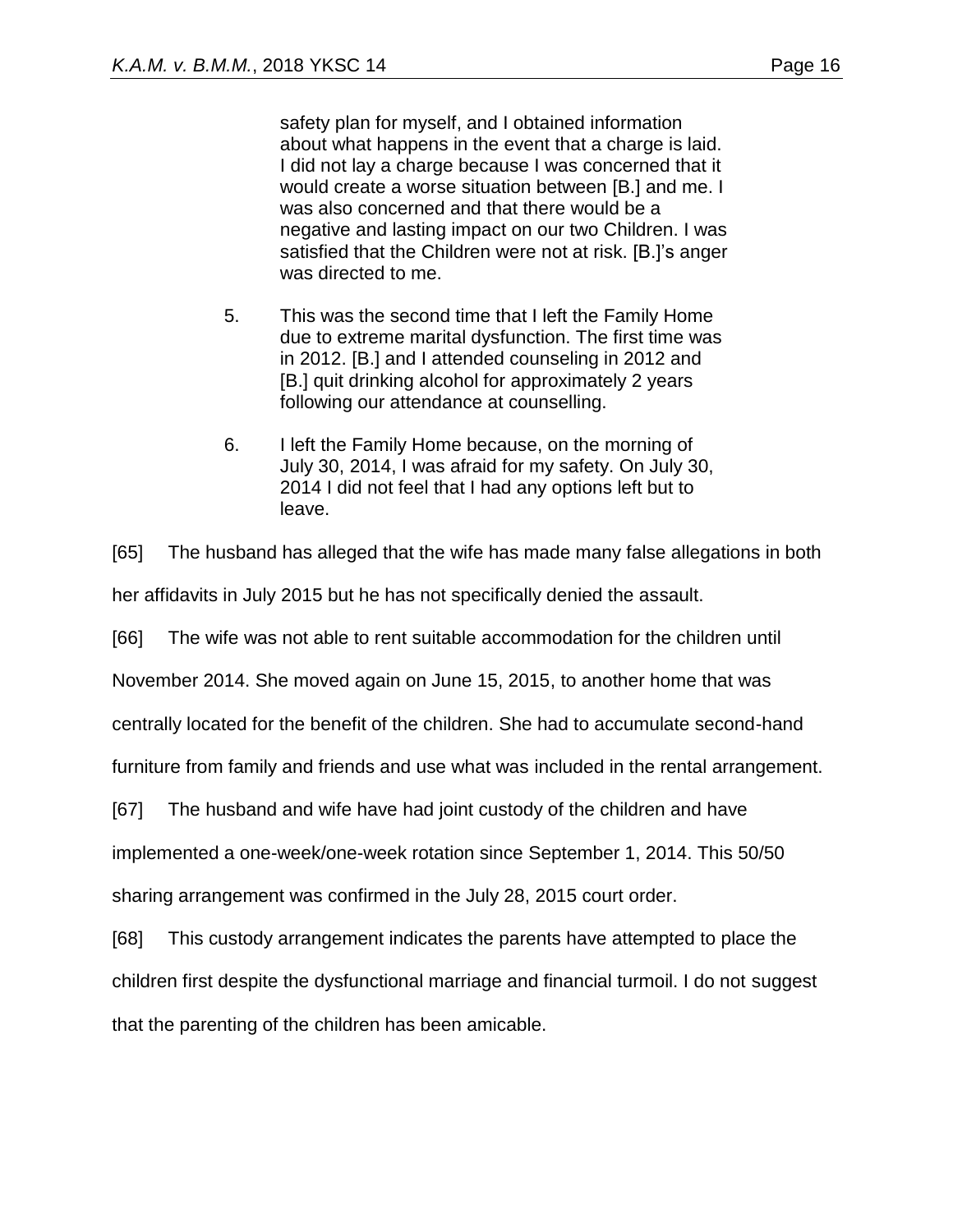[69] The wife has had difficulty obtaining her personal effects and required a court order to get access to retrieve her personal belongings on July 28, 2015. She has never been given access to the family computer for photographs and music.

[70] There was a major flare-up regarding the custody sharing arrangement which the wife set out in her affidavit filed November 15, 2017, in preparation for this hearing. The husband has not responded.

[71] In March 2017, the wife alleges an alarming incident, involving drug use and negligent gun use, when the children were in the husband's care. She decided to report two assault allegations against the husband to the RCMP and, on April 6, 2017, the RCMP filed an Information with two counts.

[72] The first count relates to a June 1, 2011 uttering threats incident and the second to the July 30, 2014 assault mentioned above. The husband entered into a Promise to Appear that included a clause that he not directly or indirectly contact or communicate with the wife or the children. He applied to have the clause deleted, and on May 19, 2017, the clause was changed to only apply to the wife. On September 22, 2017, Crown counsel directed a stay of proceedings, which the wife says reflects her request to drop the charges because of the stress of testifying and being further victimized.

[73] The husband's access to the children was prohibited from March 2017 to May 19, 2017. However, the husband and wife have since resumed their week on, week off sharing arrangement, but the wife remains concerned about the husband's personal life. In the circumstances, I am ordering that the husband and wife have joint custody of the children with the 50/50 sharing arrangement continuing with the husband's care and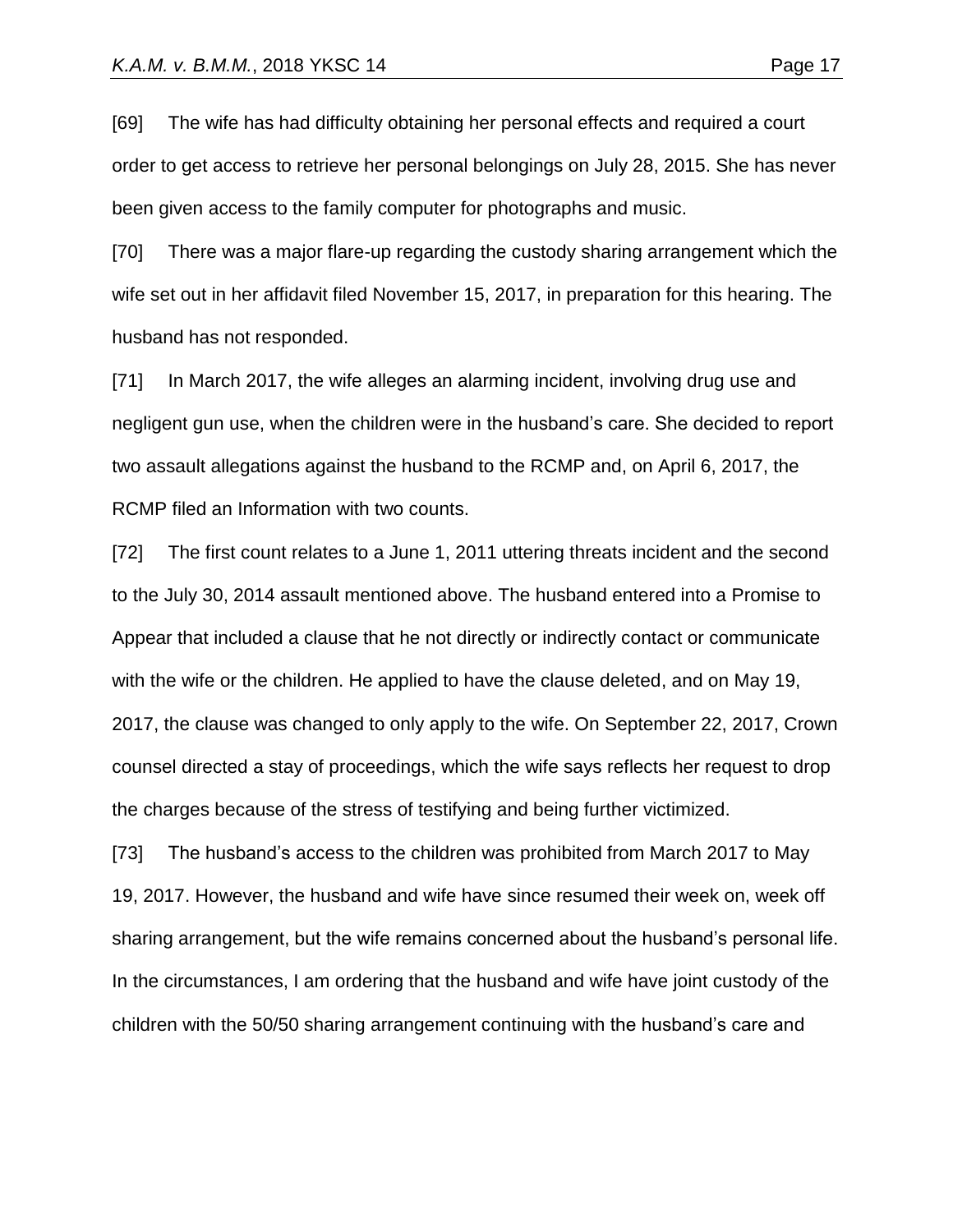control on the condition that he not consume alcohol or drugs during his week of access.

# **Issue 2. Should the income of the husband be imputed for child support purposes?**

[74] I include in this issue the wife's claim for full child support during the March to October 2017 period, while she had more than 60% of custodial time. As this claim relates to the time following the filing of the Information referred to above, I do not think it is appropriate in the circumstances to change the existing child support order based upon the previous 50-50 sharing arrangement.

[75] The husband operated a residential and commercial construction business throughout the period of separation. The husband filed income tax returns for 2011, 2012 and 2013 which reflect Statements of Business Income in 2012 for \$87,814 and in 2013 for \$270,278.50. He has not provided any income tax returns for 2014, 2015 or 2016, despite court orders to do so. He states that he earned a profit of \$26,236 from Legacy Construction from January through to August 2015. He says that 2015 was a slow year for Legacy Construction, so he took a construction job with a friend in the summer of 2015, starting on August 14, 2015. He states that he broke his right hand while doing timber framing work on August 18, 2015. I note that this happened subsequent to the July 28, 2015 court order that imputed his annual income at \$150,000. The husband appeared in this court personally on August 11, 2015. He has provided no medical documentation of his injury or employment on that date, except for a letter dated September 3, 2015, from the Yukon Workers' Compensation Health and Safety Board stating that he started to work for his employer on August 14, 2015, and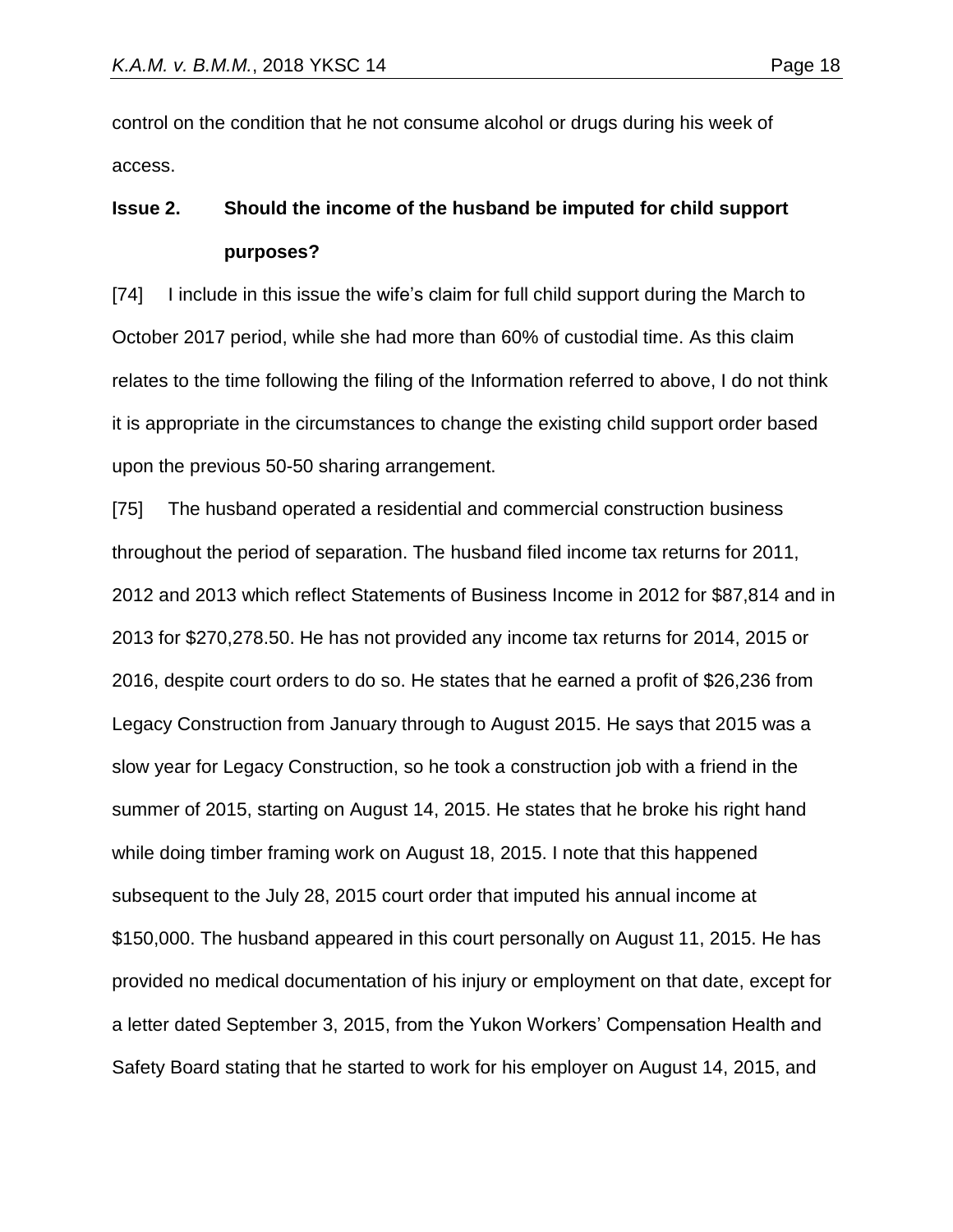was injured on August 20, 2015. He reported gross earnings of \$93,857.14 per annum based upon a 40-hour week at \$45 per hour. He indicates that his benefit was for a period of 90 days. There is evidence that he was able to go on several hunting trips, despite his injured hand.

[76] Section 19(1) of the Federal *Child Support Guidelines* provides that where a spouse is intentionally under-employed or unemployed or has failed to provide income information when under a legal obligation to do so, the Court may impute such amount of income to a spouse as it considers appropriate in the circumstances.

[77] I find that the husband has failed to disclose personal income tax returns and complete business income, thereby depriving the Court of the ability to verify his true income. He has also intentionally been under-employed in his own business. I conclude that his income should be imputed at \$150,000 for the calculation of his child support obligation in each of the years 2015, 2016, 2017 and going forward.

[78] Commencing January 1, 2018, based on the wife's 2017 income of \$85,601 and the husband's imputed income of \$150,000, the wife will pay monthly child support of \$1,206 to the husband and the husband will pay monthly child support to the wife in the amount of \$2,182. For the convenience of the husband and wife, the husband shall pay the set-off amount of \$976 per month to the wife commencing January 1, 2018, and continuing each month thereafter. The husband and wife shall share s. 7 expenses in proportion to their respective incomes with the husband paying 64% and the wife paying 36%.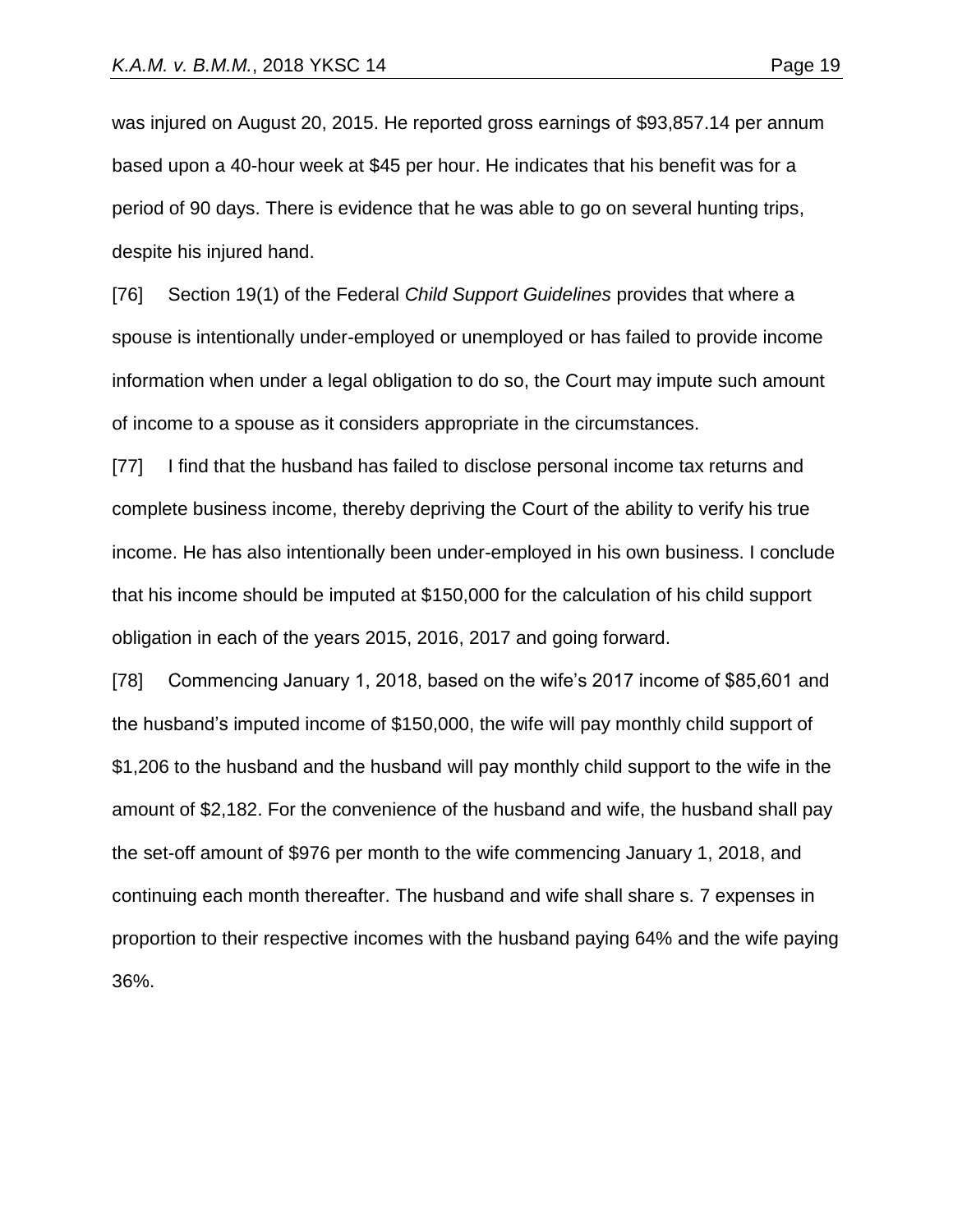# **Issue 3. Should there be an unequal division of family assets and a compensatory payment from the husband to the wife?**

[79] The *Family Property and Support Act*, R.S.Y. 2002, c. 83 (the "*FPS Act*"), states

the following with respect to unequal division of family assets:

Unequal division

13 The Supreme Court may make a division of family assets resulting in shares that are not equal if the Supreme Court is of the opinion that a division of the family assets in equal shares would be inequitable, having regard to

(a) any agreement other than a marriage contract or a separation agreement;

(b) the duration of the period of cohabitation under the marriage;

(c) the duration of the period during which the spouses have lived separate and apart;

(d) the date when property was acquired;

(e) the extent to which property was acquired by one spouse by inheritance or gift;

(f) any other circumstance relating to the acquisition, disposition, preservation, maintenance, improvement, or use of property rendering it inequitable for the division of family assets to be in equal shares;

(g) the date of valuation of family assets. (my emphasis)

[80] The proper procedure to determine whether an unequal division of family assets

is appropriate is for the judge to decide whether an equal division would be unfair before

considering a re-apportionment. See *Holmes v. Matkovich*, 2008 YKCA 10 at paras. 13-

15. Under the *FPS Act,* the triggering date is the date of separation (s. 6).

[81] I also note the decision in *Narayan v. Narayan*, 2006 BCCA 561, in which the

British Columbia Court of Appeal concluded that the dissipation of assets and material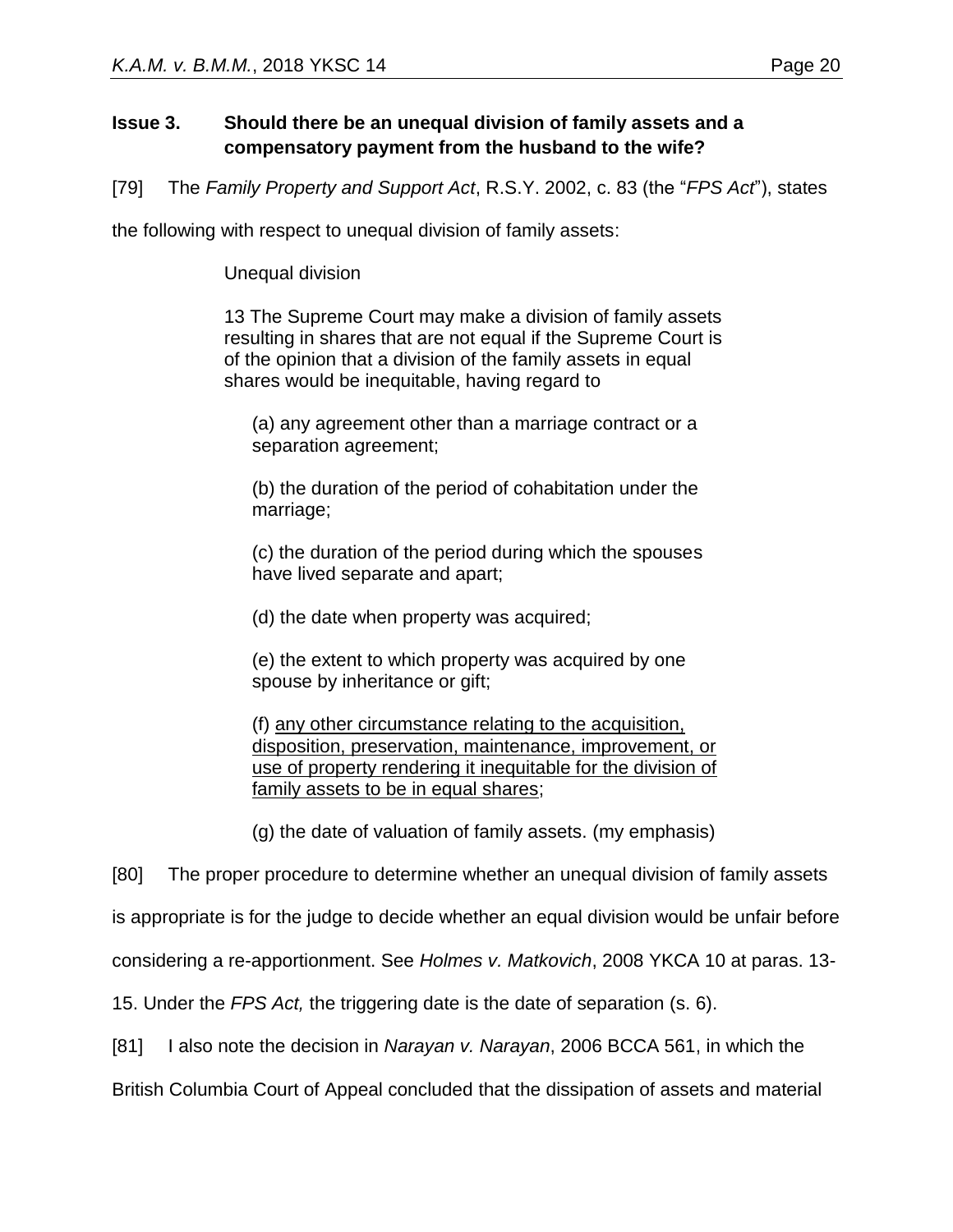non-disclosure are relevant circumstances to take into account in determining the trustworthiness of the evidence of the non-disclosing party and in making compensation orders.

[82] Below, I set out the value of the assets and debts of the husband and wife as I determine them to have been at the date of separation. I decline to consider the assets and debts associated with Legacy Construction. In particular, I will not consider the value of the tools and job trailer used by the husband in his business or the lines of credit utilized by Legacy Construction. I am including the value of the steel shop, as I understand that, while it was purchased for the use of Legacy Construction, it was financed through the family's CIBC joint line of credit. I am therefore ordering that the husband is solely responsible for the CIBC joint line of credit and that he shall indemnify the wife, should she be required to pay any amount of that debt in court action S.C. No. 17-A0050.

[83] Although the wife left the Family Home on July 30, 2014, the parties did not separate their finances until December 2014, and various assets have been sold by the wife since that time. Where I do not have information about the value of a particular asset or debt at July 30, 2014, I am determining its value based on the documentation I do have. Also, with the exception of \$35,000 that I am applying for household contents and vehicles and trailers owned by the Family, I am only considering those assets for which I have been provided documentation in the form of assessments, agreements, bills of sale or bank statements. I am also rounding numbers off for ease of calculation. [84] The table also indicates in whose hands the assets and debts were held after the date of separation.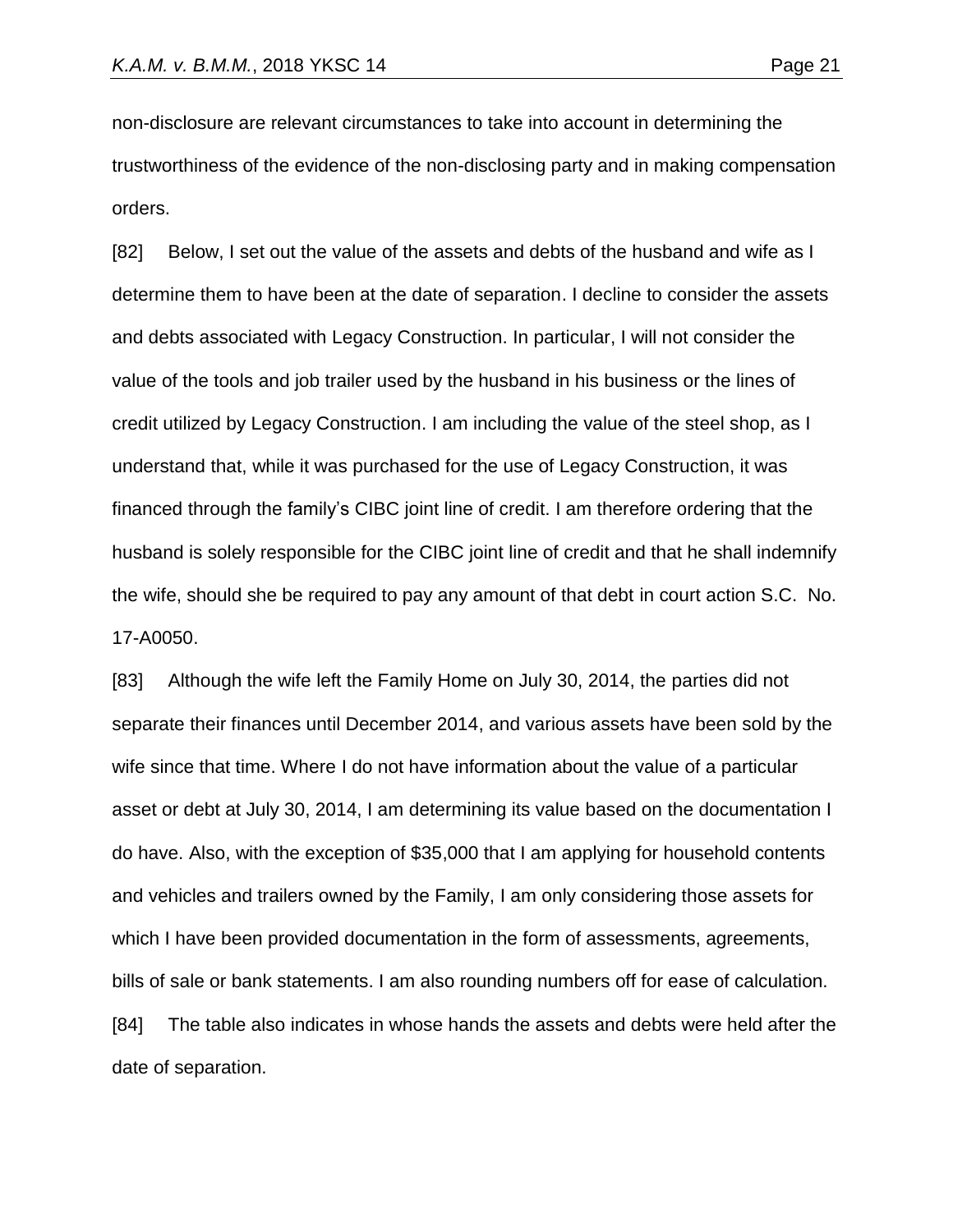|                       | <b>Value</b>           | <b>Wife</b>                            | <b>Husband</b>                                       | <b>Notes</b>               |
|-----------------------|------------------------|----------------------------------------|------------------------------------------------------|----------------------------|
| <b>Asset</b>          |                        |                                        |                                                      |                            |
| Family home           |                        | \$211,760.00 \$105,880.00 \$105,880.00 |                                                      | Assessed value of          |
| equity                |                        |                                        |                                                      | \$632,000, less            |
|                       |                        |                                        |                                                      | \$420,240.00 of            |
|                       |                        |                                        |                                                      | mortgage owing at          |
|                       |                        |                                        |                                                      | December 31, 2014,         |
|                       |                        |                                        |                                                      | and see discussion         |
|                       |                        |                                        |                                                      | below                      |
| <b>Truck and</b>      |                        | \$12,000.00 \$12,000.00                |                                                      | Sale price July 2017       |
| camper                |                        |                                        |                                                      |                            |
| Jeep                  |                        | \$14,500.00 \$14,500.00                |                                                      | Sale price June 2015       |
| Loose gem             |                        | \$520.00 \$520.00                      |                                                      | Purchase price             |
| stones                |                        |                                        |                                                      |                            |
| Wife's pension        |                        | \$94,000.00 \$94,000.00                |                                                      | At July 30, 2014           |
| Household             | \$35,000.00 \$1,000.00 |                                        | \$34,000.00                                          | Imputed based on           |
| items, including      |                        |                                        |                                                      | affidavit evidence.        |
| truck and trailer     |                        |                                        |                                                      |                            |
| Steel shop            | \$20,000.00            |                                        | \$20,000.00                                          | Purchase price             |
| <b>Asset Subtotal</b> |                        | \$387,780.00 \$227,900.00              | \$159,880.00                                         |                            |
| <b>Debts</b>          |                        |                                        |                                                      |                            |
| CIBC Line of          |                        | \$48,610.00 \$24,305.00                | \$24,305.00                                          | <b>Balance owing</b>       |
| Credit                |                        |                                        |                                                      | December 1, 2014           |
| <b>CIBC Visa</b>      |                        | $$6,310.00$ \$3,155.00                 | \$3,155.00                                           | <b>Balance owing</b>       |
| Infinite              |                        |                                        |                                                      | November 27, 2014          |
| <b>RBC Line of</b>    |                        | $$3,220.00$ \$3,220.00                 |                                                      | Balance owing at date      |
| Credit (truck &       |                        |                                        |                                                      | of sale                    |
| camper)               |                        |                                        |                                                      |                            |
| <b>RBC Line of</b>    |                        | \$12,800.00 \$12,800.00                |                                                      | <b>Balance outstanding</b> |
| Credit (Jeep)         |                        |                                        |                                                      | December 1, 2014           |
| <b>Debt Subtotal</b>  |                        |                                        | $($ \$70,940.00) $ ($ \$43,480.00) $ ($ \$27,460.00) |                            |
| <b>Total</b>          |                        | \$316,840.00 \$184,420.00 \$132,420.00 |                                                      |                            |

[85] Using the numbers in the table, on an equal division, the parties would each be entitled to \$158,420.00. From the table above, the wife would nominally be required to make a transfer payment to the husband of \$26,000.00. However, that calculation completely disregards the fact that her equity in the family home was destroyed by the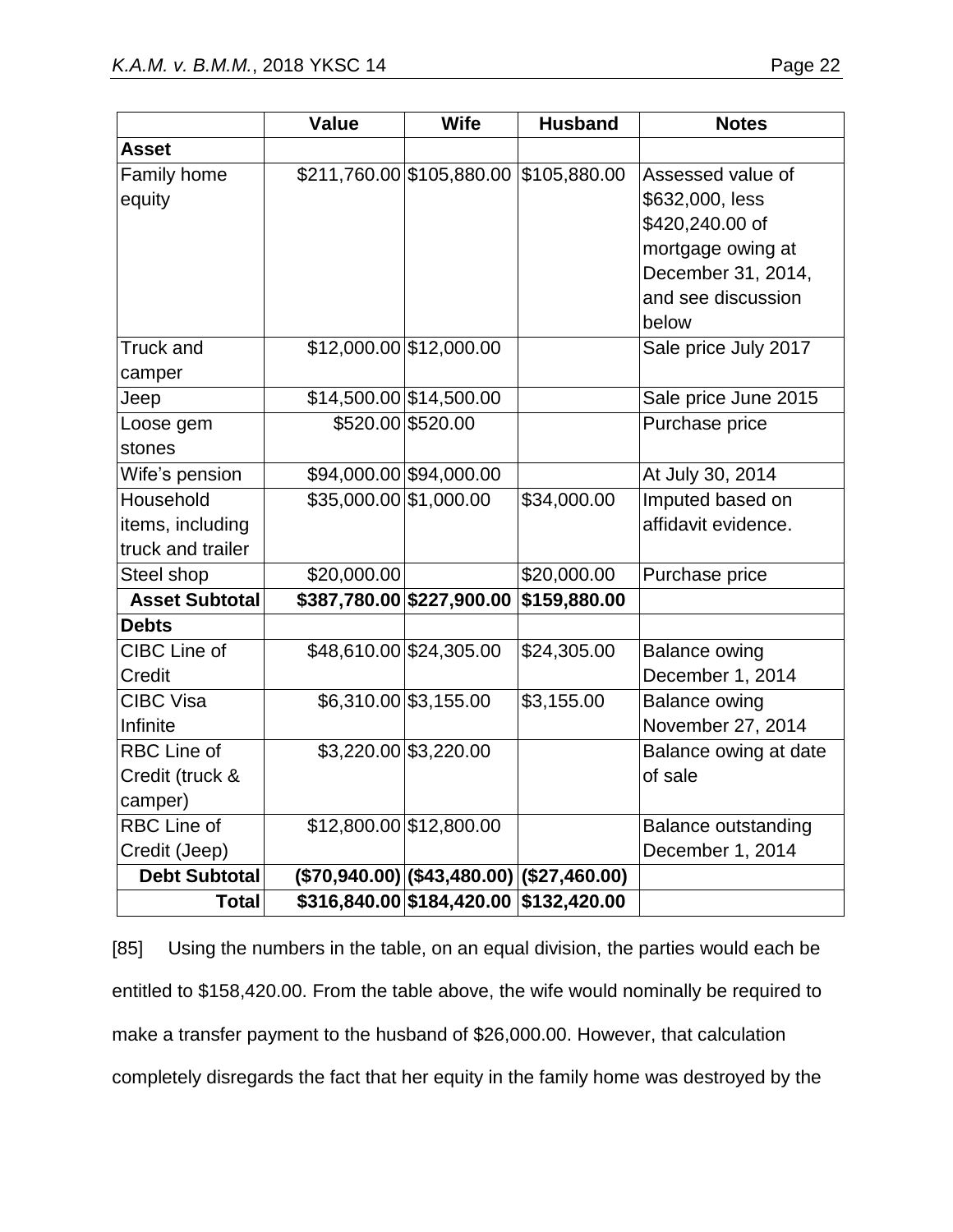husband. I find that he bears sole responsibility for any difference between the appraised value in April 2015, less the mortgage, and the actual amount recovered after sale, because of his conduct in failing to pay property taxes, falling behind on the mortgage payments and in allowing two liens to be registered against the property. Ultimately, the wife's recovery following the sale of the family home was just \$10,000.00, and, in my view, an equitable division of family property must reflect the fact that the husband deprived her of approximately \$95,000.00 through his conduct. [86] As noted above, I am not considering Legacy Construction, either in terms of its assets or liabilities. Because of the husband's non-disclosure, I am unable to determine what the company's value is. It is entirely clear to me, however, that the husband has minimized his income from the company while at the same time allowing its liabilities destroy the wife's equity in the Family Home.

[87] In my view, this is a case where there should be an unequal division of the assets as they are calculated at the triggering date.

[88] In *Mular v. Lawrence,* 2014 BCCA 507, the Court was considering a similar situation, in which the conduct of the wife significantly diminished the value of the family home after the triggering event, which, in British Columbia, was the date of trial. There, the wife's conduct in refusing to complete the agreed sale of a matrimonial home was found to be "any other circumstances relating to the … preservation [and] maintenance of property", given the subsequent depreciation in value of the property. I find the husband's conduct in this matter entirely analogous, such that it opens the door to an unequal division on the grounds of inequity.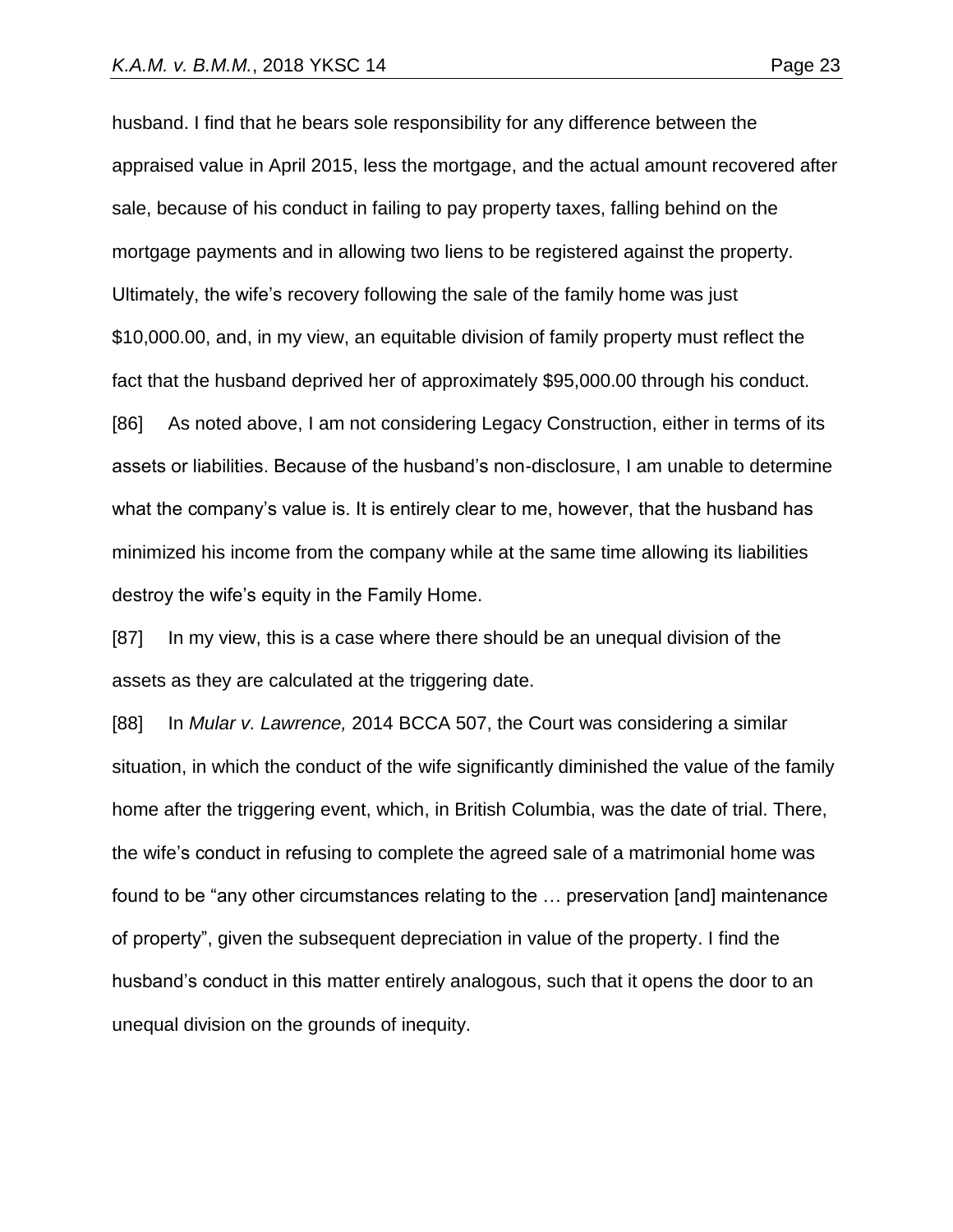[89] In *Mular*, the Court remedied the unfairness in the asset division by essentially allowing the husband to recover what he would have received had the house sale gone through when it was supposed to. Similarly, here, I find that an equitable asset division requires that the wife recover the \$95,000.00 that, but for the husband's failure to deal with the house in a fair and reasonable manner, she would have received.

[90] An equal division of the family asset and debts as calculated at the date of separation would be unfair and inequitable. I find that the wife is entitled to an additional \$95,000.00, as a result of the husband's failure to preserve and maintain the equity in the Family Home. An equitable division of property is as follows:

| <b>Total value of family assets</b>                   | \$316,840.00     |
|-------------------------------------------------------|------------------|
| Equal division                                        | \$158,420.00     |
| Entitlement – wife<br>$($158,420.00 + $95,000.00)$    | \$253,420.00     |
| Net assets at separation – wife                       | \$184,420.00     |
| Difference:                                           | \$69,000.00      |
| Entitlement - husband<br>$($158,420.00 - $95,000.00)$ | \$63,420.000     |
| Net assets at separation - husband                    | \$132,420.00     |
| Difference:                                           | $($ \$69,000.00) |

[91] The husband shall make an equalization payment to the wife of \$69,000.00. He shall also indemnify the wife for any bank or business debt of the husband arising from Legacy Construction or in his personal name.

# **Issue 4. Should the wife recover special costs against the husband?**

[92] Counsel for the wife applies for special costs throughout this proceeding. The

application is based upon the following actions of the husband: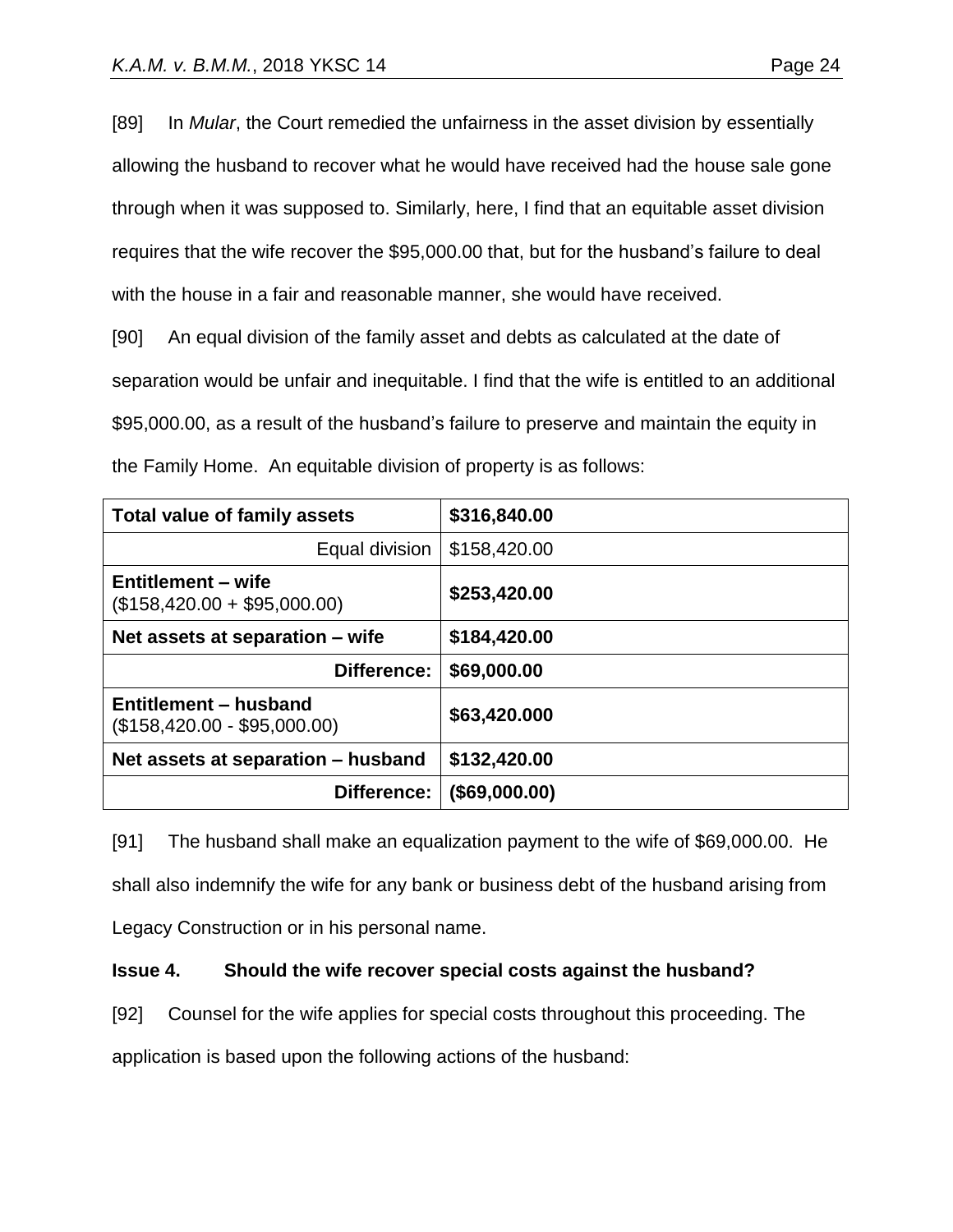- 1. He has persistently refused to make full disclosure of his personal and corporate income despite repeated court orders;
- 2. He has failed to pay the mortgage on the Family Home and other debts on a timely basis, thereby severely damaging the wife's credit rating, which ultimately prevented her from purchasing a new residence while the father continued to reside in the Family Home; and
- 3. He deliberately permitted default judgments on his business debts to be

registered as liens against the Family Home while he delayed the sale of

it, thereby destroying the wife's equity in that asset.

[93] The applicable principles for an award of special costs are set out in *Brosseuk v.* 

*Aurora Mines Inc.*, 2008 YKSC 18, at paras. 24 – 27:

[24] Special costs may be awarded, as a general rule, for reprehensible conduct during the course of litigation. In the recent decision in *Dockside Brewing Co. v. Strata Plan LMS 3837*, 2007 BCCA 183, the British Columbia Court of Appeal determined at para. 90 that:

"The authorities do not establish any rigid rule that would prohibit an award of special costs where pre-litigation conduct is "reprehensible" and warrants rebuke. As Lambert J.A. noted in *Sun Life Assurance*, however, "special costs are usually awarded only in relation to misconduct during the course of the litigation itself.""

[25] The test for "reprehensible conduct" for an award of special costs is found in *Stiles v. British Columbia (Workers' Compensation Board)* (1989), 38 B.C.L.R. (2d) 307 at 311 (C.A.):

"The principle which guides the decision to award solicitor-and-client costs in a contested matter where there is no fund in issue and where the parties have not agreed on solicitor-and-client costs in advance, is that solicitor-and-client costs should not be awarded unless there is some form of reprehensible conduct, either in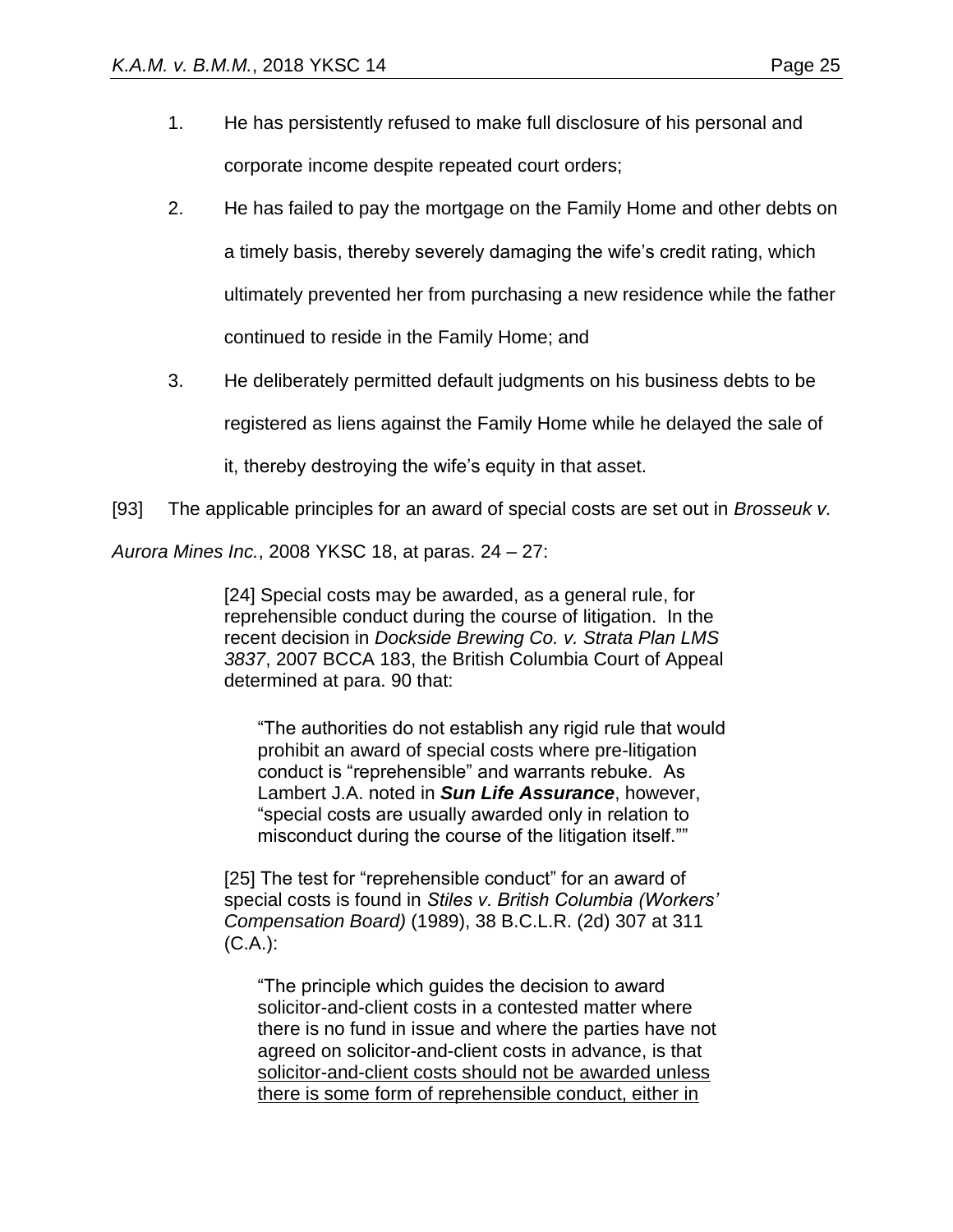the circumstances giving rise to the cause of action, or in the proceedings, which makes such costs desirable as a form of chastisement. The words "scandalous" and "outrageous" have also been used." (my emphasis)

[26] The timing of the conduct was discussed in the *Sun Life Assurance Company of Canada v. Ritchie* (2000), 76 B.C.L.R. (3d) 93, 2000 BCCA 231 at para. 54 where Lambert J.A. stated:

"Special costs are usually awarded only in relation to misconduct in the course of the litigation itself. However, there may arise circumstances where special costs may be awarded because of the reprehensible conduct giving rise to the litigation, particularly where the fruits of the litigation do not provide any appropriate compensation in relation to the reprehensible conduct."

[27] The circumstances which give rise to an award of special costs are varied but the following were considered in *Garcia* v. *Crestbrook Forest Industries Ltd.*, [1994] B.C.J. No. 2486 (B.C.C.A.):

- 1. improper allegations of fraud;
- 2. improper motive for bringing the proceedings such as imposing a burden on a weaker party;
- 3. improper conduct of the proceedings themselves;
- 4. material non-disclosure or misrepresentation;
- 5. obtaining an order without notice when the situation required notice.

[94] In *Fullerton v. Matsqui (District)* (1992), 74 B.C.L.R. (2d) 311 (C.A.), at para. 23,

Cumming J.A. stated:

Special costs, or solicitor-and-client costs are therefore awarded when a court seeks to dissociate itself from some misconduct. Because the court is expressing its disapproval, the award must go beyond mere indemnity and enters the realm of punishment.

[95] In *Garcia v. Crestbrook Forest Industries Ltd.* (1994), 119 D.L.R. (4<sup>th</sup>) 740

(B.C.C.A.), the Court of Appeal indicated that the conduct in question must be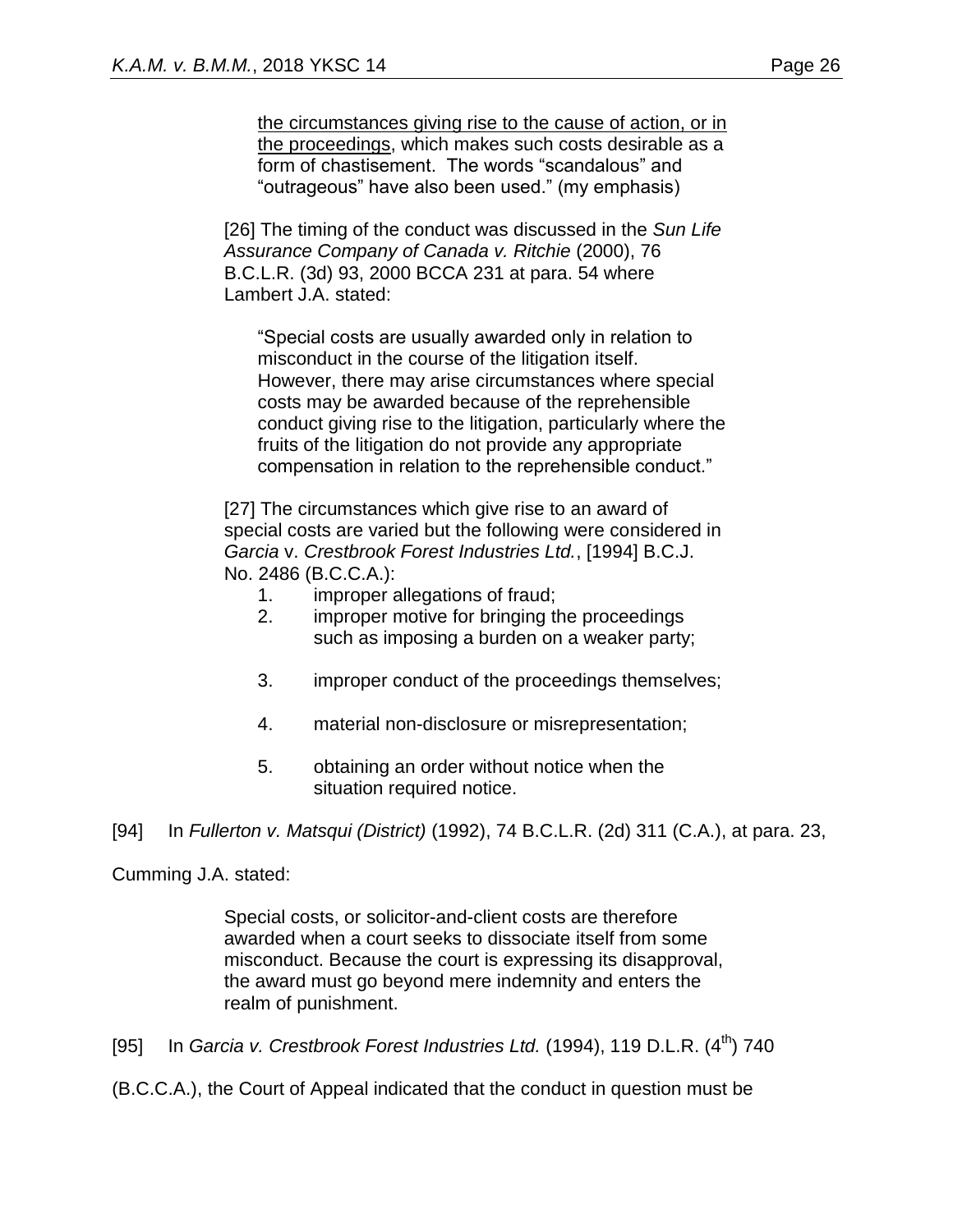considered in its totality. In other words, when individual actions are considered, the conduct may not be reprehensible but a combination of factors may support the view that the conduct overall was reprehensible.

[96] Further in *Pierce v. Jivraj*, 2015 BCCA 188, the Court of Appeal confirmed that an award of special costs is to be used sparingly. In other words, not all forms of misconduct are reprehensible and there must be exceptional circumstances to make such a finding.

[97] In my view, the conduct of the husband deserves the rebuke of a special costs order, particularly as it is in a family law proceedings in which the legal costs incurred by the wife are attributable to the husband's reprehensible conduct. Similar to *Holmes v. Matkovich*, 2007 YKSC 5 (aff'd 2008 YKCA 10), the husband has failed to fully disclose his income and failed to produce his business income or provide an evaluation of the value of his construction business. Failure to disclose, particularly in family law proceedings, strikes at the heart of the civil justice system.

[98] Further, while having the benefit of occupying the Family Home, the father failed to pay the mortgage promptly, thereby negatively affecting the wife's credit rating. And finally, his failure to protect the Family Home from his business creditors has destroyed his wife's equity in the Family Home.

[99] Collectively, this misconduct is reprehensible and I therefore order that special costs consisting of the full fees and disbursements of the wife, less previous cost orders paid, be paid by the husband as both punishment for such misconduct and to indemnify the wife for the numerous court actions she had to bring.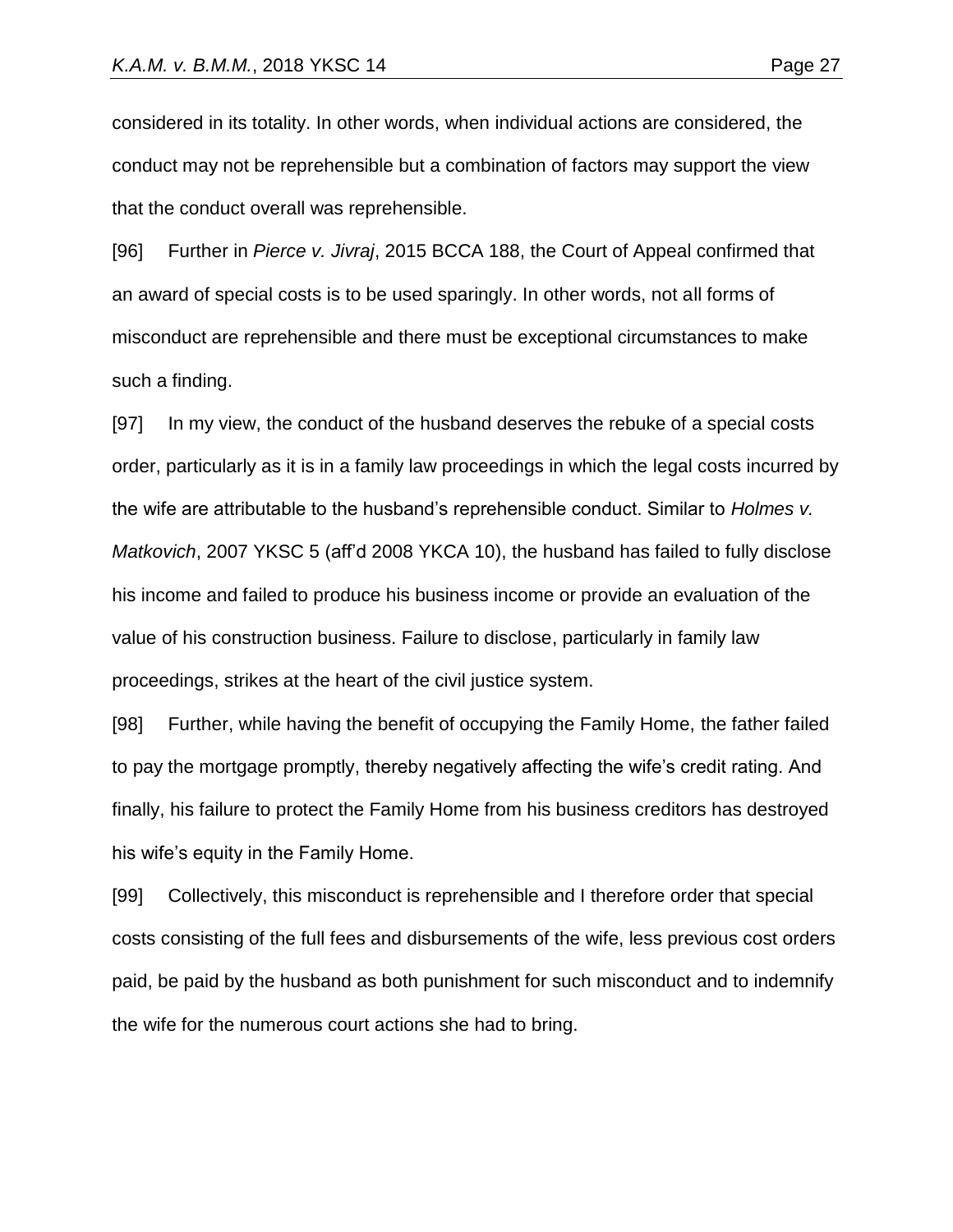## **CONCLUSION**

[100] In summary, I make the following orders:

- 1. The wife and husband shall have joint custody of their two children with a week on/ week off sharing arrangement on the condition that the husband not consume alcohol or drugs during his care and control of the children;
- 2. The husband shall pay the wife all child support arrears;
- 3. Commencing January 1, 2018, the husband shall pay child support to the wife in the amount of \$2,182 per month based on the husband's imputed income of \$150,000 and the wife shall pay child support to the husband in the amount of \$1,206. This child support may be set-off so that the husband pays the wife a set-off of \$976 on the first of each month;
- 4. The husband and wife shall share s. 7 expenses in proportion to their income with the husband paying 64% and the wife 36%;
- 5. The husband shall make an equalization payment to the wife in the amount of \$69,000.00;
- 6. The husband shall indemnify the wife for any costs or expenses arising out of litigation involving the banking or business debts from the husband's business or Legacy Construction and the CIBC court action S.C. No. 17- A0050;
- 7. The husband shall pay special costs to the wife based upon her own legal fees and disbursements, less previous cost orders paid.